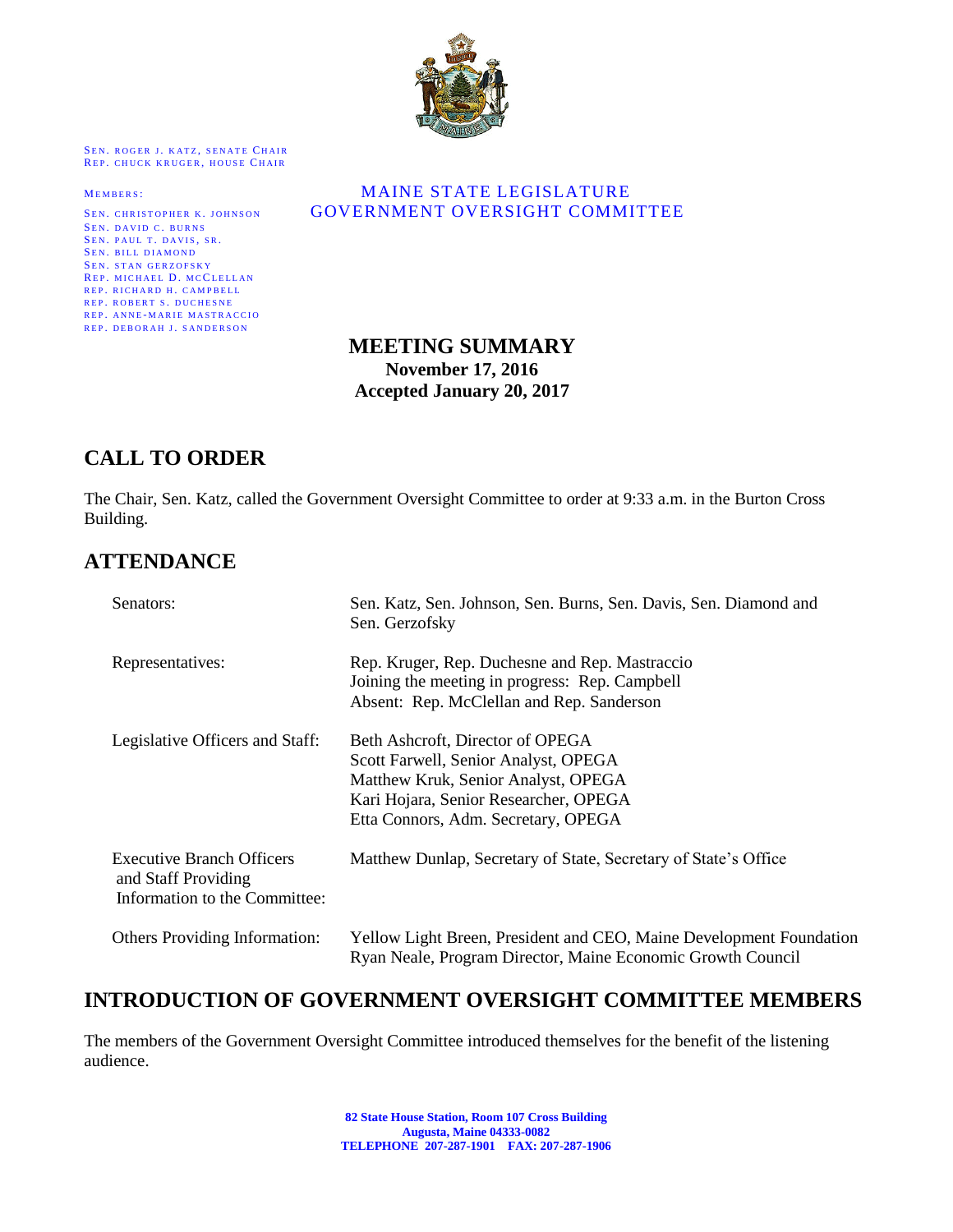#### **SUMMARY OF THE OCTOBER 6, 2016 GOC MEETING**

The October 6, 2016 Meeting Summary was accepted as written.

Sen. Katz asked if there was objection to taking items out of order. Hearing none he said the order will be the Report Back from Secretary of State Dunlap, Committee Work Session on NNEPRA, Evaluation of Economic Development Programs in Maine and OPEGA's Interim Briefing on the State Lottery Review.

#### **UNFINISHED BUSINESS**

#### • **GOC Consideration of Recommendations on Records Retention and Management From Working Group Report**

#### - **Report Back From Secretary of State Dunlap on Records Retention and Management Efforts**

Secretary Dunlap summarized his Interim Report to the Government Oversight Committee dated October 6, 2016. (A copy of the Report is attached to the Meeting Summary.)

Sen. Katz asked how many members were on the Archives Advisory Board and how many seats were currently unfilled. Secretary Dunlap said there are nine Board members and there are currently a couple of vacancies, but noted that the Board did have a quorum for their meetings and have had two appointments this year.

Sen. Katz asked what the difficulties were in appointing members to the Board. Secretary Dunlap said they had been proceeding with caution and, what they talked about internally is who should be on the Board, what the makeup of the Board should represent. In the 1960's the Board envisioned having areas of expertise around financial and technical histories and that was replaced by a general interest in Maine history which did not fulfill the needs of the Board. The question has been do they want to go back to the older statute or have a different framework where the makeup of the Board does not change dramatically, but gives the Board the authority to appoint subcommittees with people from the outside to work with the Board on technical matters as they emerge. He said they have gone back and forth on whether to have somebody who has expertise in the technical realm when you might only need them once a year or that it may be more productive to leave the makeup as it is and invite technical experts to participate in a subcommittee of the groups. Secretary Dunlap thought they would reach agreement regarding the Board before the cloture date.

Sen. Katz noted that the Secretary was asking various Records Officers to develop their own policies with respect to keeping draft reports and documents and understood that it needed to be different for different organizations. He asked if the Secretary has given the Officers any guidance. Secretary Dunlap said that was an ongoing project and his staff does offer the agencies the opportunity to talk over what their proposals are because it is different from agency-to-agency. Agencies working with draft documents is the area his Office has seen the need for improvement. He has asked agencies to contemplate the policies around preserving draft documents under the scope of their needs and the Secretary's staff will offer guidance because many agencies had no policy on how to deal with draft documents.

Sen. Katz asked if there was a target goal for when everybody will have their policy in place. Secretary Dunlap thought they would know what that looks like by the end of the Legislative session because by that time they will have contemplated law and rule changes. He thought by the summer they would be on firmer ground.

Sen. Johnson asked what was being done to identify the classifications of materials and what their schedules are in each of the departments and the statutory and regulatory basis for those classifications. Secretary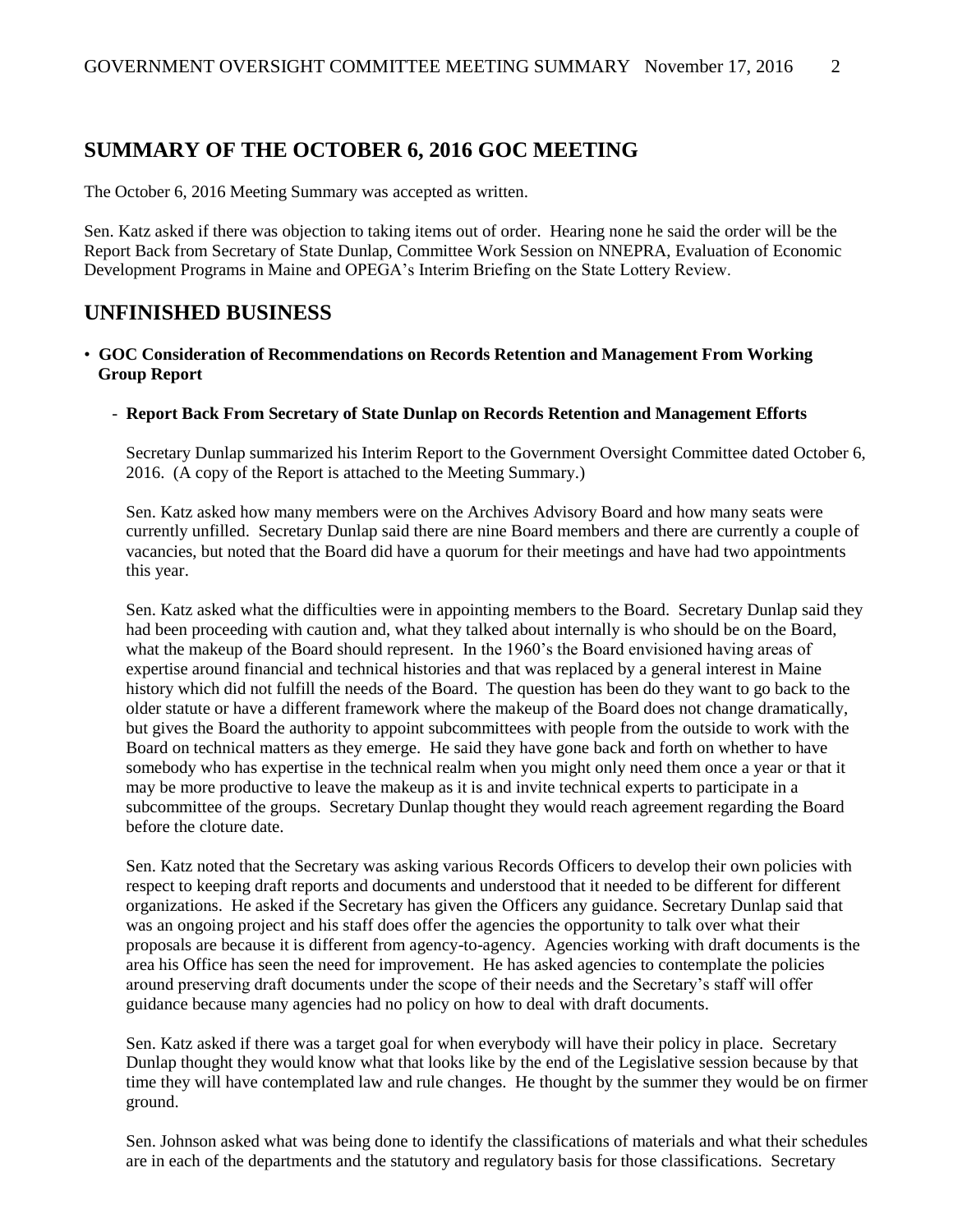Dunlap said that was the trigger point that made them step back a little bit. He attended a Board meeting where they were reviewing a series of agency rules and it was a "taffy pull". It took a long time to go over every aspect of those proposed rules and if they had to do that for every single agency it would take years. What they have proposed, and are talking about putting into their statutory framework, is having the Board create a series of frameworks that should cover most of the scope of State agencies and then have the State agencies fill in the blanks. It becomes a matter of a cursory review to make sure they have done everything they were expected to do rather than invent the wheel every time it rolls around the corner. Secretary Dunlap said the record retention policies are first and foremost, but also doing it in such a way that is meaningful to the agencies so they will actually follow their policies. They are not likely to follow a policy that comes from the Board that does not make sense to them.

Sen. Johnson asked if the Secretary knew the timeframe for Record Officers to have the schedules because that is the level at which employees and agencies have guidance. Secretary Dunlap agreed. Record Officers having the framework guidance and the assistance of the Archives and the Records Management Office with an understanding of what their policy needs are is going to be most effective. Once they have the statutory changes in hand, then it is just a matter of implementing it and he suspects that will happen over the course of the next year.

Sen. Diamond noted that the work the Secretary is doing is comprehensive and he is reaching out to the agencies. He asked if agencies were taking Archives seriously and if it was time for the Archives Department itself to be restructured and reorganized. Secretary Dunlap said those were intertwined questions. Archives has historically been within the Department of Secretary of State, but often is crowded out by whatever emergency faces the Secretary's Office for that day. The Department of the Secretary of State is a large agency and has about 420 employees. Depending on what is tugging for the attention, it is difficult to keep the Archives in the forefront of their policy needs. Nonetheless, people do regard Archives as important and because of the GOC's work folks understand that it is not a matter of taking the Archives seriously, it is a matter of taking their own work seriously and the implications that can befall them if they don't. Secretary Dunlap thinks that has been an important change over the last year or so. Archives in the past had over thirty employees and is currently down to fewer than a dozen. They had gotten to a point that if somebody was out sick, they had to manage schedules so that the Search Room could stay open. There have been a significant number of retirements over the last couple of years and that has brought in new staff who are very energetic and engaged. Secretary Dunlap said Archives has done some restructuring that gave a lot more responsibility to the Director. They use to have a Director of Archive Services and a Director of Records Management and have consolidated that into one position.

Secretary Dunlap said he could not emphasize enough how big of a problem digital archiving is and how there is no real way to save that information. Maine is working on the problem with other States. The structure question is going to be an evolving one and you have to be responsive to the need for more information and background as the policies continue to grow.

Sen. Johnson asked if the Secretary worked with Maine's major universities on the issues of appropriate archiving of digital information, not only the technology process, but how to achieve some appropriate degree of longevity and resiliency to disaster so as not to lose that information. Secretary Dunlap said they do talk with the University System about records preservation.

The members of the GOC thanked Secretary Dunlap for his report back and for answering their questions.

#### • **OPEGA Information Brief on Northern New England Passenger Rail Authority**

#### **- Committee Work Session**

Director Ashcroft said the Committee held a public comment period on the Information Brief on NNEPRA at its last meeting. OPEGA recommended that they report out to the GOC what they had learned during their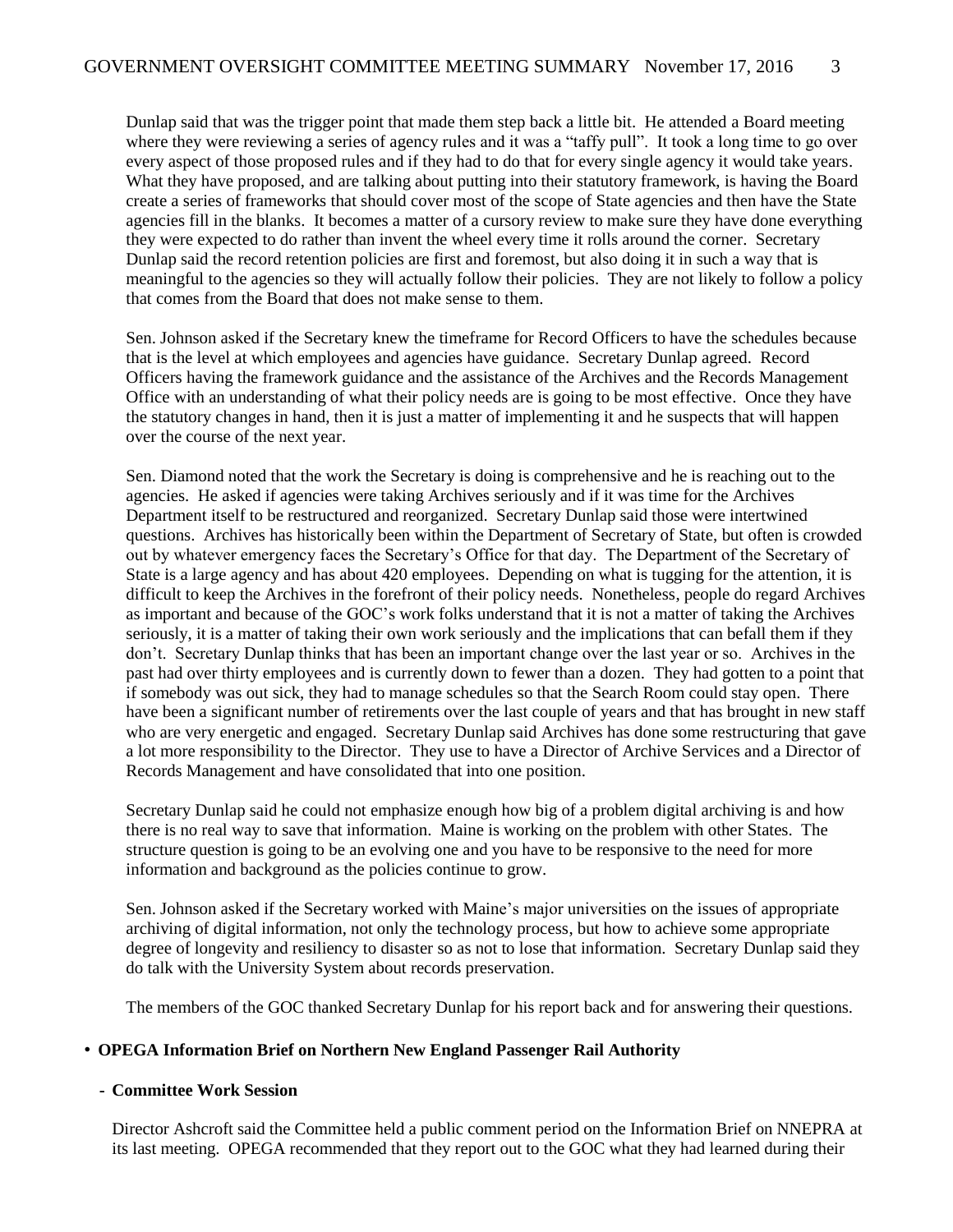preliminary research phase on the project prior to the Committee making any decision about whether or not they wanted OPEGA to go forward with a more detailed review of any areas that were within the scope of the review as it was currently laid out. She said in terms of the Committee's work session at today's meeting she would suggest members' consider whether or not there are areas within the scope of the Brief and the work that OPEGA has done already that they would like a more detailed look at. If the answer to that is yes, then she needs to have a discussion with the Committee about exactly what areas those are and exactly what questions they would like OPEGA to address. She said whether the answer to the question is yes or no, another question for the GOC's consideration, and which they usually do consider, is whether this Committee itself wants to take any actions as a Committee on either any of the suggestions that OPEGA has made in the Brief or as a result of any of the testimony or information they have been processing as part of their work on OPEGA's review.

Director Ashcroft said the last question for a work session is typically whether or not the GOC wanted to endorse the Brief. If the Committee decides they want OPEGA to go forward with further work on this particular Review then she would suggest holding off on that vote because they will eventually be at a place where OPEGA will have a full and final report on the review. However, if the GOC decides not to go further on the review then a vote on endorsement would be appropriate.

Sen. Katz asked if there was any other information that any committee member thought the Committee needed to ask OPEGA staff to produce before they could make their decision on what action they wanted to take on the Brief.

Sen. Burns noted that in going through the materials on both sides of the issue there were a lot of questions that had been raised from a lot of very experienced people. Without talking about one particular suggestion, or area, he asked if any of those concerns were addressed internally by OPEGA apart from the review that was presented to the GOC and the scope that the Committee had initially provided.

Director Ashcroft said everything that the GOC has seen that would have come in prior to the time that OPEGA prepared the NNEPRA Information Brief was catalogued and reviewed. They lined out what the themes of the concerns were and OPEGA gave a lot of consideration to what they were seeing in the comments. The staff then determined what, within those themes, were things that are in the purview of the review that the GOC assigned them to do and how many of those things seemed to be outside the scope. That is then where OPEGA came back to the Committee before they did the Information Brief with their recommendation and said it seemed like the majority of the concerns fell into policy decisions around passenger rail service in the State of Maine and OPEGA did not see that to be in the scope of the what the GOC assigned them to do. OPEGA tried to address contextually some of those questions and concerns and did provide that information in the Brief. A lot of the questions were very specific to the Brunswick layover facility and OPEGA had carved that out regarding how NNEPRA's process planning went and how they arrived at what projects they were going to do. OPEGA did cover that ground and it is described in the Information Brief. However, OPEGA did not pick out any particular project of NNEPRA's for a case study. She said OPEGA heard concerns about the level of public participation that was a part of that process and did again try to provide the GOC some contextual information, as they understood it, about where in all of the planning processes there was opportunity for public input, but OPEGA has not yet dug into some of the areas they felt were not within the purview of the review the GOC assigned.

Sen. Burns did not take issue with the Brief. His concern is there has been so many questions raised by credible and accomplished people on both sides of the issue. He did not disbelieve anybody's position, but there have been so many questions raised that, for him, warrant some more scrutiny outside of the initial scope as far as the whole complex of the Downeaster. The profitability, the way it is being managed, or not being managed, and several other aspects. Sen. Burns said he was still in a dilemma.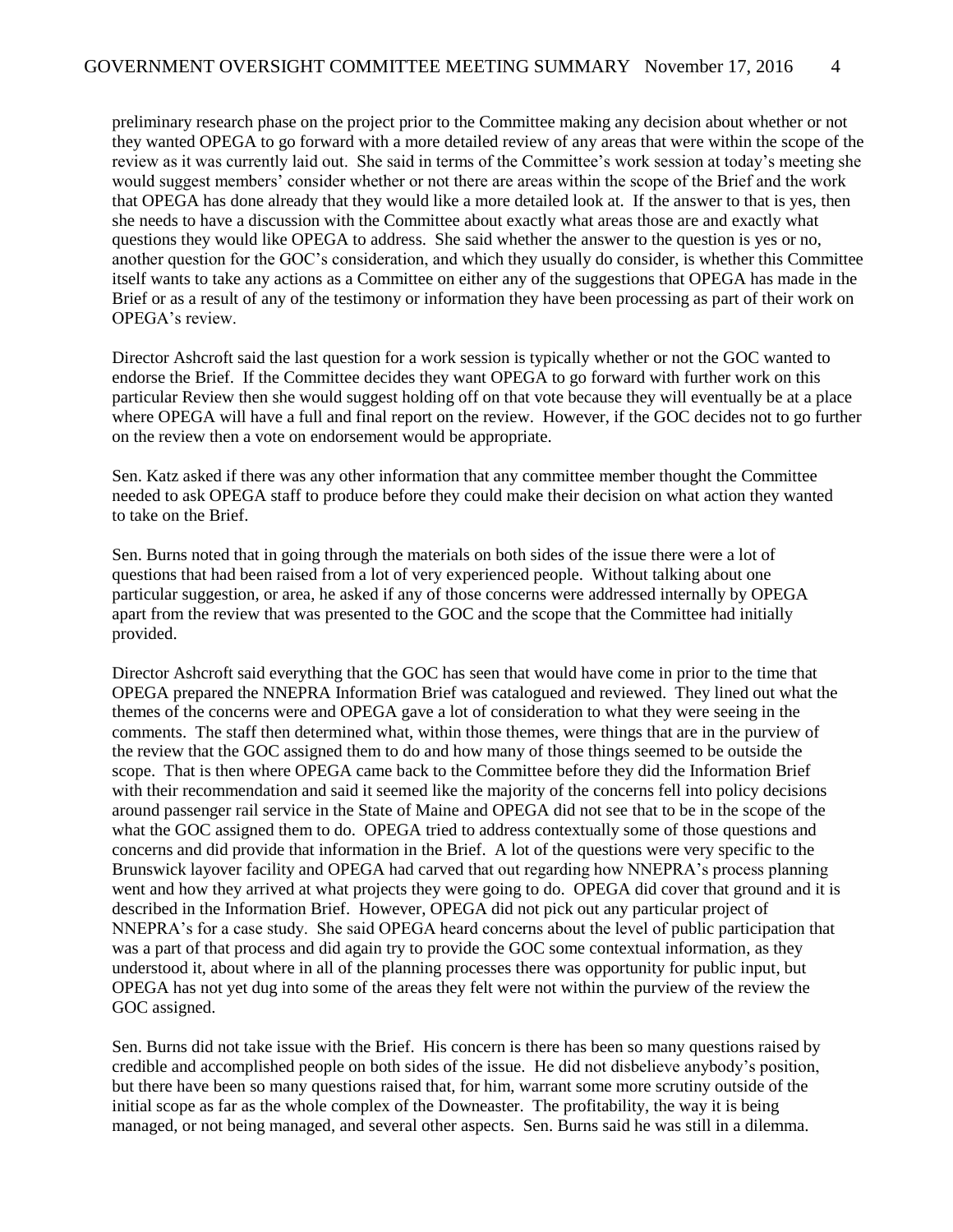Rep. Mastraccio thought going further would be similar to micro managing another committee's work and there was going to be a lot of future discussions about expanding the railroad in Maine. She understands the issues, but what is being talked about for issues in Brunswick are not issues in Sanford and she would rather see the issues addressed through the Transportation Committee. She would not broaden the scope until that Committee came back to the GOC and said there are deeper issues that they cannot deal with.

Senators Gerzofsky, Burns, Diamond and Johnson thought it is the GOC's responsibility to move forward with the NNEPRA review because the Committee has been exposed to a lot of information and have had a lot of discussions regarding NNEPRA. It would be difficult for the Transportation Committee to delve into the issues raised.

Sen. Katz said the GOC has to keep in mind the limited resources of OPEGA and the GOC has to set priorities about what to work on.

Rep. Kruger said it is not that there will not be any more question regarding NNEPRA, but he trusted the next GOC to make good decisions. He thinks, as he suggested at the last meeting, a decision for a new NNEPRA review should be made by the next GOC rather the the present Committee keeping it alive.

Sen. Burns said he had great confidence in the next GOC, but he also has confidence in the current Committee and made the following motion.

**Motion:** That the GOC recommend that OPEGA engage a group of experts as the GOC has done in the past and as they do under legislative authority, to look at a lot of the concerns that have been raised about the entire process and report back to the 128<sup>th</sup> GOC. (Motion by Sen. Burns, second by Sen. Gerzofsky.)

#### **Discussion:**

Sen. Burns said questions have not been answered that need to be answered and there are going to be opportunities in the future to make decisions about the expansion of rail in the State of Maine. The different areas discussed at GOC meetings have to be cleared up before decisions can be made and the only way he knew how to do that, is to hire experts to review the concerns about NNEPRA raised in the solicited and unsolicited comments brought to the GOC.

Sen. Katz was not certain what Sen. Burns was asking OPEGA to do so asked him for clarification.

Sen. Burns said the GOC has voluminous concerns that have been both solicited and unsolicited from experts, citizens and others about fact checking the entire process of NNEPRA. How it came into being, what it is doing now, safety concerns, grant writing requests, etc. and are things that could be looked at by consultants to find out if they are valid concerns or not. The GOC has the resources and availability to do fact checking so he is suggesting that OPEGA hire a consultant to do that just as they have done in the past when the work has been too burdensome for OPEGA staff.

Sen. Katz asked Director Ashcroft if she was clear about the motion.

Director Ashcroft said Sen. Burns was right about the various concerns being voluminous, they have been stated in different ways, some of them she thinks OPEGA has addressed already in the work they have done or tried to do. She is not sure how OPEGA, or a consultant, would be able to do any fact checking if there is no documentation to fact check against. It would be a he said – she said sort of thing. She said there was a lot to be thought about in terms of whether or not OPEGA could effectively address some of the questions. OPEGA could go through grant application documents, could do a chronology of what happened, for example, in the process of deciding to put the maintenance facility in Brunswick, to the extent they have documentation to do that. OPEGA has done that kind of thing in the past and it is an intensive process. She said there are several different buckets of potential fact checking requests within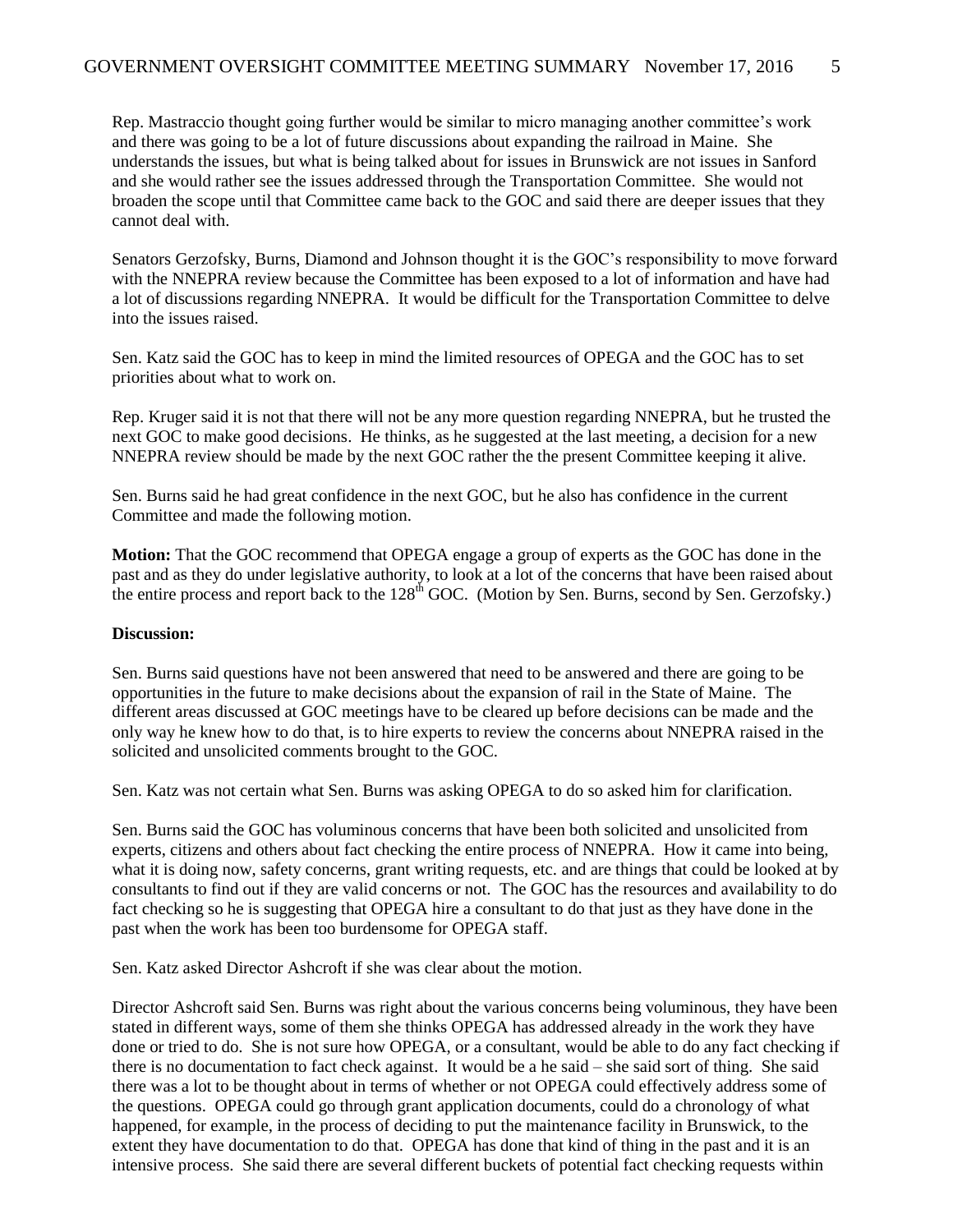the concerns raised about NNEPRA and if OPEGA was going to do that, she would want to know which things specifically that the GOC wants OPEGA to do that level of work on. She would be hard pressed to explain to a consultant, and to make sure that a consultant was picking up on all of the nuances that OPEGA tries to nail down when they review something like that, so if what the GOC is after is an investigation of that sort she would rather OPEGA staff do that than hire a consultant to it. She thought the scope was still very wide and the issues involved strike her as being about trust between the NNEPRA Board, NNEPRA management and the communities that the Downeaster is running in, or some of the communities, or some of the people in some of the communities. She would prefer to know exactly where they are questioning the integrity of any of those parties in terms of doing the fact checking so OPEGA properly frames whatever work they will do or they will be spending money blindly on OPEGA's part.

Comments from Senators Johnson, Katz, Gerzofsky, Diamond and Burns were in regard to whether the process NNEPRA followed was appropriate and did they violate any rules about public participation or notice and if any of the rules and policies should be changed.

Director Ashcroft said OPEGA would be happy to do whatever work the Committee wants them to do, but it is her job to make sure that OPEGA, in doing the work, can come back to the Committee to tell them something that was worth spending resources on. If they do not have some benchmarks, standards, rules or general public understandings about how things are supposed to work, then OPEGA cannot tell the GOC anything more than this is what happened and that is somewhat dependent on having documents. Personal testimony, in and of itself, unless you get a lot of people saying exactly the same thing and have all the same facts together, is not sufficient evidence for the work that OPEGA does and OPEGA will not be able to draw any conclusions from that. She said that was her concern. If the GOC wants to go forward she needs to know specifically the question they want OPEGA to provide an answer to, not just are any of these allegations true.

**Vote:** The Motion failed 5-5-2. Voting in favor of the motion were Rep. Campbell and Senators Burns, Davis, Diamond and Gerzofsky, absent Representatives Sanderson and McClellan. (Note: Rep. Campbell was not in attendance when vote was taken, but voted when he arrived at the meeting.)

Director Ashcroft said the GOC could discuss what areas of concern fell within the realm of what Committee members are most concerned about looking at further. She listed the following as areas of concern she thought had emerged:

- the effectiveness of Board oversight to include the makeup of the Board, how the Board is conducting its oversight of NNEPRA, etc.;
- the decisions that led to the maintenance facility being in Brunswick and review of the documents that were processed, a chronology of activities and decisions made, to the best that one could tell, from documents that existed, applications for federal grants, etc. and MaineDOT's participation in that process;
- the effectiveness and transparency of the Department's environmental process that was used in the siting for that facility; the accuracy and public transparency of performance metrics associated with the Downeaster; the role of TrainRiders Northeast in establishing rail in Maine and its current involvement with NNEPRA;
- the chronology and decisions around the way side power station that would be similar to what she described about the maintenance facility;
- NNEPRA's relationships and oversight of the various entities that are key partners in providing the Downeaster services, those being Pan Am and Amtrak.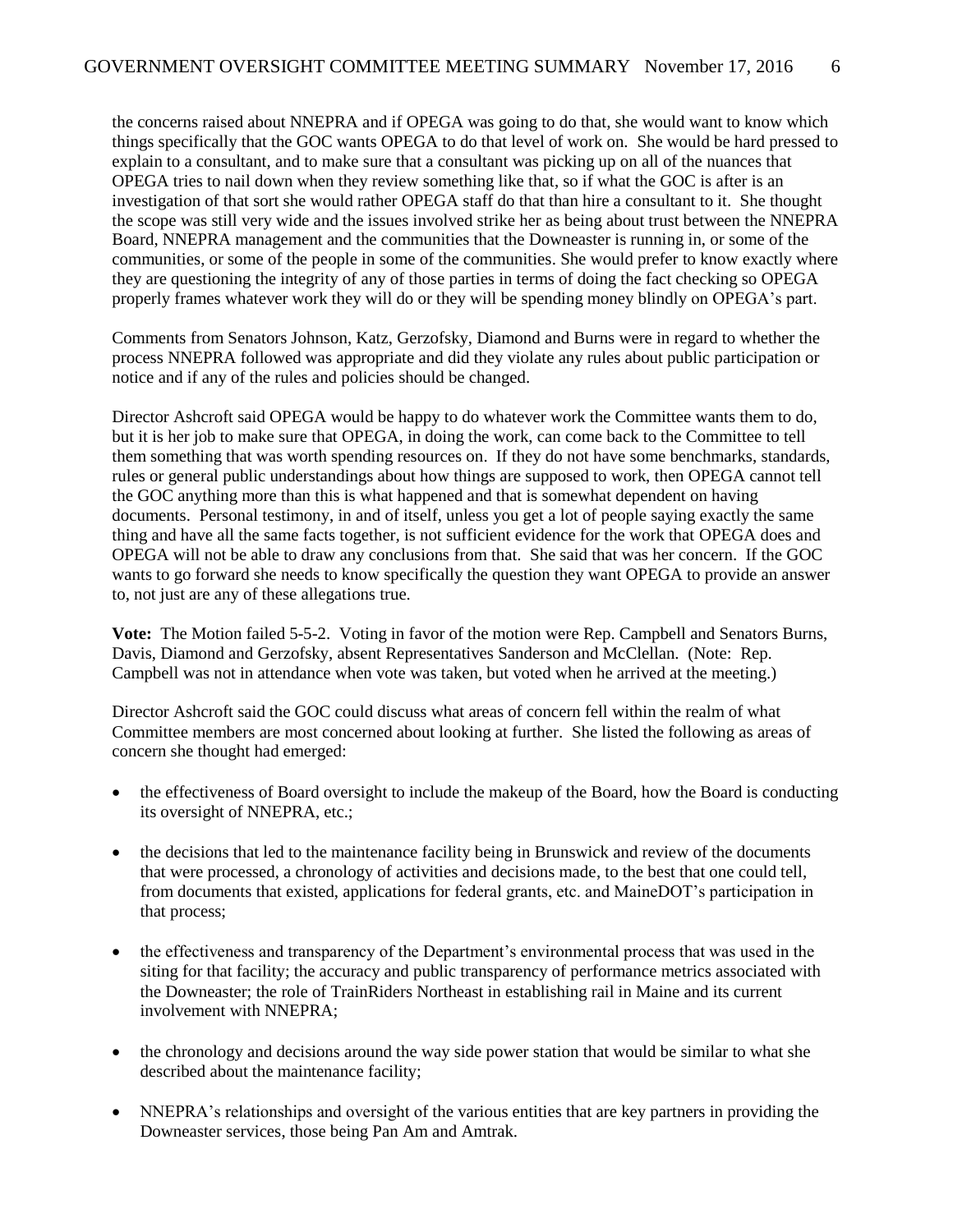She was not certain all of the areas were within the GOC/OPEGA's purview but some are in concert with what OPEGA has already done and would be a follow on.

Sen. Burns thanked the Director and said that was exactly what he was suggesting OPEGA do. He noted that some of comments the GOC received from the public, some being experts in their field, had merit and it would be wrong for the Committee to walk away from them.

Sen. Johnson asked which of these matters the Director felt would be within their purview.

Director Ashcroft thought the effectiveness of Board oversight is both something the GOC has done before and would be a more detailed portion to the review that OPEGA has already started. It was part of the scope OPEGA originally had. The case study or chronology and process associated with the actual decisions that were made and when around the Brunswick layover facility is beyond what the GOC/OPEGA was currently doing. If the Committee wanted to do that, they should consider it a new and separate review because it involved laying out a chronology of what happened from point "A" to point "B". It was not part of OPEGA's original scope to dive into one project of NNEPRA's, she would consider it a different review than the one OPEGA started.

Director Ashcroft said same thing was true with a review of the effectiveness and transparency of the process for getting needed permits and clearances from the Department of Environmental Protections. She would see that again as more of an investigatory type review, chronology and explanation of what that process was.

The accuracy and transparency of performance measure metrics around NNEPRA she believes is an area that is within the scope that is already laid out and started on in the Information Brief. As for the chronology and decisions around the wayside power stations; she would again say that is a specific look at a specific project and specific decisions made around that. She would see that as a new scope and new review.

The role of TrainRiders Northeast is a topic area that seems to be in a different realm. There are many advocacy groups that operate here in various different ways in the Legislature. She is not sure OPEGA could bring back anything concrete on this topic. Even if what is being alleged is that group in particular has too much influence here in the State House and too much influence with NNEPRA, she is not sure how OPEGA would necessarily confirm that.

Lastly she thinks the tropic of NNEPRA's contractual relationships with key partners and NNEPRA's oversight of those would be an area that is within the scope of what they had initially set out to do in this review.

Sen. Johnson was not interested in the GOC taking up something like the role of TrainRiders Northeast as a topic of its own and if there are problems with inappropriate influence of a decision-making process he would expect that to come out of the study of other areas. Looking at the effectiveness of the Board oversight and how their business is conducted, or a case study of the Brunswick layover facility, that those concerns should come to light.

**Motion:** That the GOC do more work regarding the effectiveness of Board oversight in how business is conducted; the accuracy and public transparency of performance measures and metrics; and the contractual relations and management thereof with partners such as Pan Am and Amtrak. Further move that the GOC add the study of the decisions leading up to the construction of Brunswick layover facility, specifically looking for whether there are problems, or not, with adherence to public meeting laws or other specific violations of due process for public proceedings. (Motion by Sen. Johnson, second by Sen. Burns.)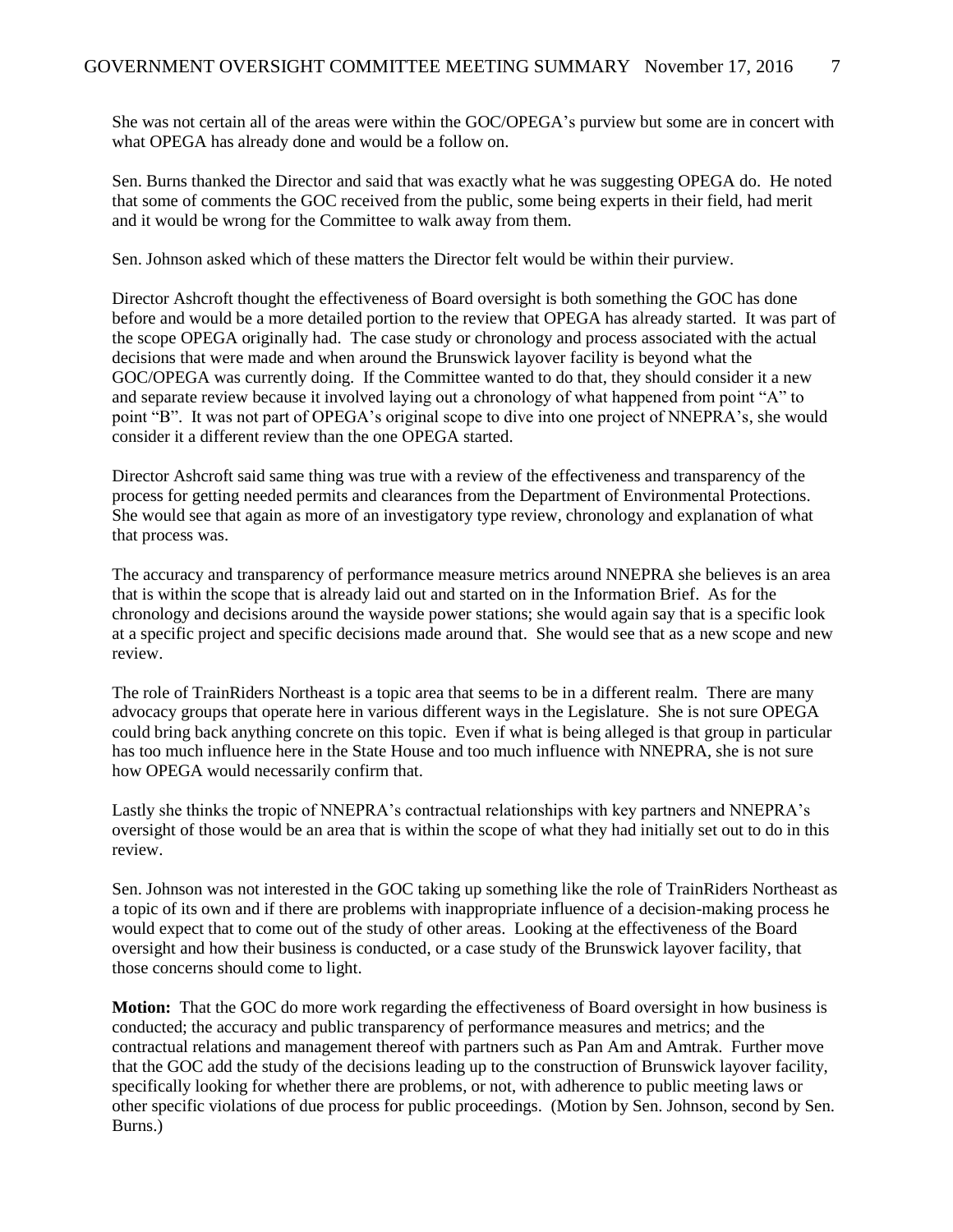#### **Discussion:**

Sen. Katz said he was going to vote against the motion because he had not heard any evidence that the Board is not effectively overseeing NNEPRA.

Rep. Kruger thought the Motion was about a new review, not about a continuation of the current one and would be more appropriate taken up by the next GOC. He was uncomfortable voting to do work on something that he would not be around to hear the results of so would not be voting for the above motion.

Rep. Duchesne thought there were oversight and metric problems, but if those are problems, they will continue to be problems and there may be more problems to investigate later on. He would be willing to back burner them and if more bad situations come up they can be brought before the GOC as a new review at some future time.

Rep. Mastraccio said she was going to vote against the motion and was ready to endorse the Brief.

**Vote:** Motion failed by a 4-4-4 vote. Voting in favor of the motion: Senators Johnson, Burns, Diamond and Gerzofsky; absent: Representatives Sanderson, McClellan and Campbell and Sen. Davis.)

Sen. Katz asked Director Ashcroft to refresh the Committee members about the rules for voting on motions by members of the Committee not present at the time of the vote. Director Ashcroft said Etta will send out an email after the GOC meeting to members not at the meeting at the time of the vote making them aware what the motion is that they can vote on. If the member was not on the State House and Cross Office Building property they have three days (counting the day of the vote – so that would be noon on Monday, 11-21-16) and if they were on State House property they had until 5:00 p.m. on the day of the vote.

Some Committee members were concerned that members voting who were not at the meeting when the votes were taken would not have an opportunity to hear the concerns expressed, the emotions and background information. Director Ashcroft said OPEGA will make the audio of the meeting available to Committee members.

Rep. Duchesne asked for clarification on the previous motion. Director Ashcroft said the motion was to continue the current review of NNEPRA with a more detailed look at effectiveness of Board oversight, the accuracy and public transparency of performance metrics relevant to NNEPRA, and the contractual arrangements and NNEPRA oversight of those with regard to the key partners, those being Pan Am and Amtrak primarily and that we also include as part of that review a case study or chronology of the process and decisions made with regard to the Brunswick layover facility making sure to include an eye toward whether there were any violations of public due process.

Sen. Katz asked Sen. Johnson if that captured the spirit of his motion. Sen. Johnson said it did, but clarified that the intent was to come up with a new study of the decisions leading up to the Brunswick layover facility and whether that was in compliance with the public meeting laws. He asked if that was Sen. Burns understanding of his seconding the motion. Sen. Burns said it was.

Rep. Mastraccio wanted to clarify that what Sen. Johnson wanted to do was hold the next GOC to an actual new investigation.

Sen. Johnson said yes and he is expecting that that is going to end up having to be scheduled and prioritized in relation to other studies. Some members of the Committee said that was different than what they understood the motion to be.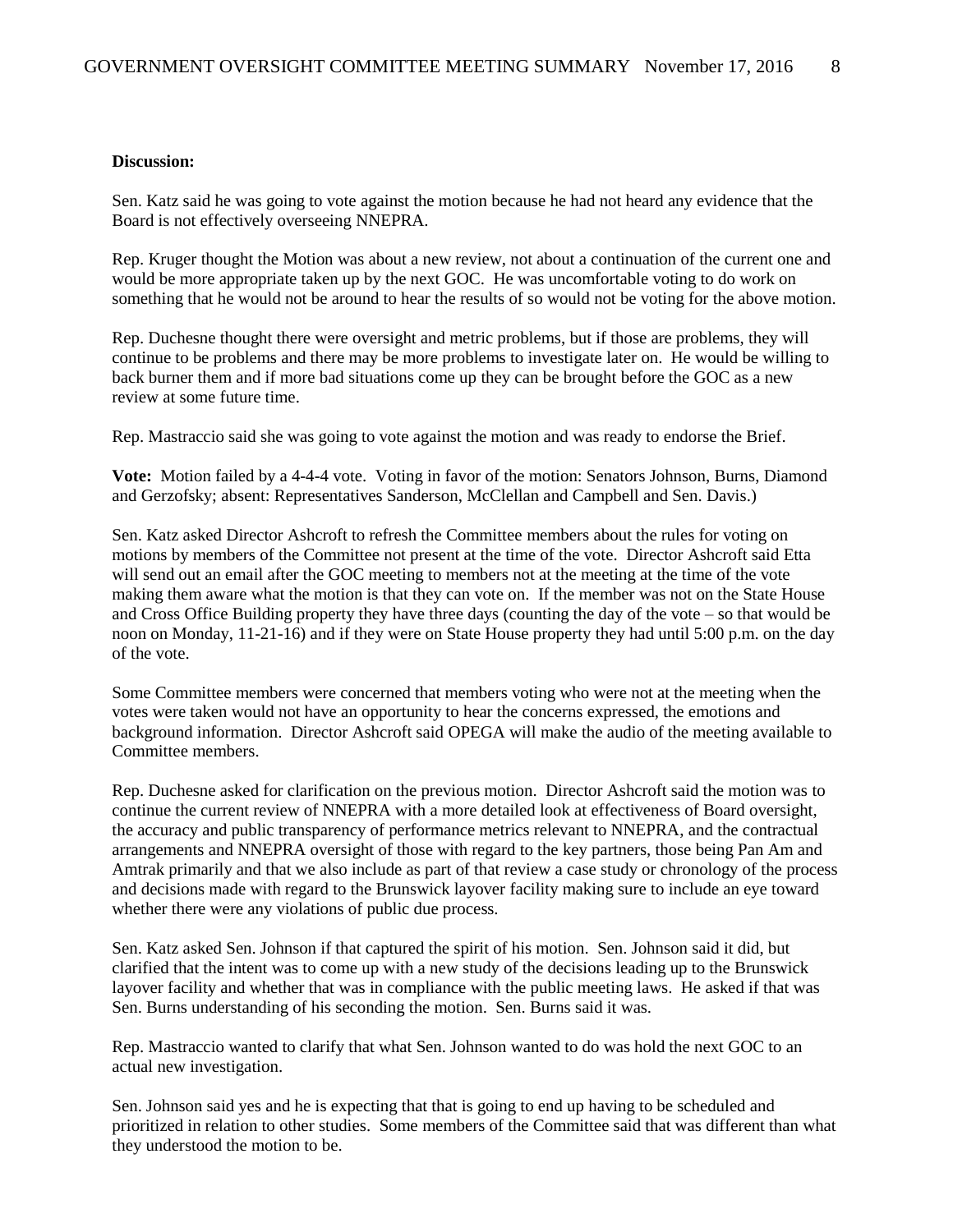Sen. Katz said that was not included in the motion that the GOC members voted on. Director Ashcroft thought it would be part of the work OPEGA did to complete the NNEPRA review they are currently on, but apparently that was not what was being suggested. Sen. Katz asked if any member wished to reconsider the previous motion who was on the prevailing side of the vote. Sen. Diamond noted that the prevailing side would be one of the four members who voted against the motion because that stopped the motion.

Sen. Katz made the following motion:

**Motion:** That the GOC reconsider the vote on Sen. Johnson's previous motion by which the motion failed. (Motion by Sen. Katz, second by Sen. Diamond, passed unanimous vote 8-0.)

Sen. Katz asked if there was a new motion.

**Motion:** That the GOC do more work regarding the effectiveness of Board oversight of how business is conducted; the accuracy and public transparency of performance measures and metrics; and the contract relations and management thereof of partners such as Pan Am and Amtrak and would further move that the GOC add a case study of the decisions leading up to the Brunswick layover facility construction, specifically looking for whether there are problems, or not, with adherence to public meeting laws or other specific violations of due process for public proceedings with the clarification that it would be a new and separate study and would be subject to being prioritized with other work by the next GOC meeting. (Motion by Sen. Johnson)

Sen. Katz asked that Sen. Johnson make his motion into two separate motions with the first motion being the first three points which were Board oversight, public transparency, performance metric and contractual relations and management with key partners. Sen. Johnson agreed to the request.

**Vote:** Motion by Sen. Johnson, second by Sen. Burns, passed, 6-4-2 (At the time the vote was taken the Motion failed by a 4-4-4 vote. Rep. Campbell was not present at the meeting when the vote was taken, but voted in favor of the motion when he arrived and Sen. Davis stopped by OPEGA on Friday, 11/18/16, and voted in favor of the motion in accordance with the Committee's rules. Voting in favor: Senators Johnson, Burns, Davis, Diamond and Gerzofsky and Rep. Campbell, absent: Representatives Sanderson and McClellan.)

**Motion:** That a case study of the process by which the Brunswick site for the lay over facility was selected and the related public probe be added to the GOC's On Deck List . (Motion by Sen. Johnson, second by Sen. Gerzofsky.)

**Vote:** Motion passed 6-4-2. (At the time the vote was taken the Motion failed by a 4-4-4 vote. Rep. Campbell was not present at the meeting when the vote was taken, but voted in favor of the motion when he arrived and Sen. Davis stopped by OPEGA on Friday, 11/18/16, and voted in favor of the motion in accordance with the Committee's rules. Voting in favor: Senators Johnson, Burns, Davis, Diamond and Gerzofsky and Rep. Campbell; absent: Representatives Sanderson and McClellan.)

Sen. Gerzofsky noted that the Committee had set aside the taxi cab contract matter and asked if that was still going to come before the GOC or was it going to be dismissed. Sen. Katz said there was nothing currently pending before the GOC with respect to the taxi cab issue.

**Motion:** That the GOC further look into the taxi cab contract to find out how much assistance was given by any of the employees at NNEPRA toward Brunswick Taxi being awarded that contract. (Motion by Sen. Gerzofsky, second by Sen. Diamond.)

**Discussion:**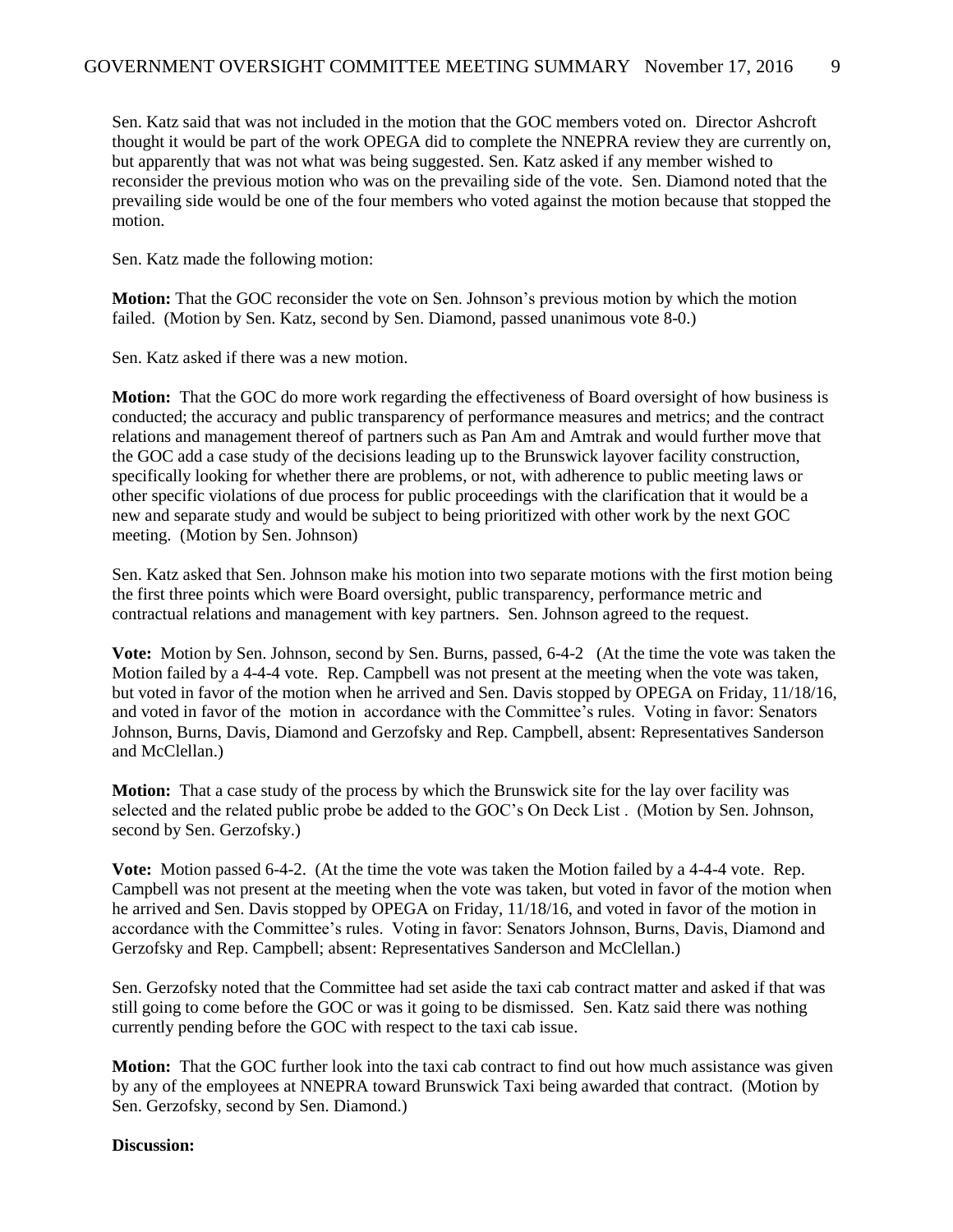Director Ashcroft asked for clarification about whether Sen. Gerzofsky's motion was about sending a letter to the next GOC or whether it was about putting the topic on the "On-Deck" list or the Work Plan. She referred to the GOC's voting process and procedures and said Committee members not presently at the meeting would be given opportunity to vote on a motion to place a review on OPEGA's Work Plan but they are not typically given opportunity to vote on just putting a topic on the "On Deck" List. The vote the Committee takes to add something to the "On-Deck" list typically is a vote that must pass by a majority of those present. She wanted members to be aware of that process.

In response to Sen. Katz's question of whether the taxi cab contract was in the GOC/OPEGA purview Director Ashcroft said it was OPEGA's understanding that the contract with the Brunswick Taxi is held by Amtrak which is not a State entity. If NNEPRA was not involved in the taxi cab contract, then that may be why a copy of the contract is not available to legislators or others. She believes though that NNEPRA reimburses Amtrak for costs associated with the railroad so, from that perspective there is State or Federal money going to fund that contract. In that realm, she thinks it is in the GOC/OPEGA's purview, but she would have to ask the Attorney General's Office about jurisdiction.

Sen. Gerzofsky said his motion was to add the taxi cab contract to the Work Plan.

Sen. Burns asked for clarification on procedure and asked if this would preclude those who are not at the meeting from voting on the motion. Director Ashcroft said if the motion was to put it on the Work Plan then members that are not at the meeting will get an email from the GOC Committee Clerk giving them the opportunity to vote. Sen. Burns asked what the voting procedure was when putting the review request on the "On-Deck" list. Director Ashcroft said the motion would have to pass by a majority of those members present at the time of the vote

Sen. Katz said Sen. Gerzofsky's motion is to put the review request on the Work Plan. He said he was going to vote against the motion, but if it fails, he would vote for a motion to put it "On-Deck" because he thinks that gives the next Committee more flexibility. Sen. Johnson agreed.

**Vote:** Motion failed 5-5. (At the time the vote was taken the Motion failed by a 3-5-4 vote. Rep. Campbell was not present at the meeting when the vote was taken, but voted in favor of the motion when he arrived and Sen. Davis stopped by OPEGA on Friday, 11/18/16, and voted in favor of the motion in accordance with the Committee's rules. Voting in favor: Senators Burns, Davis, Diamond and Gerzofsky and Rep. Campbell; absent: Representatives Sanderson and McClellan.)

**Motion:** That the GOC further look into the taxi cab contract to find out how much assistance was given by any of the employees at NNEPRA toward Brunswick Taxi being awarded that contract. That the review request be put on the "On-Deck" list. (Motion by Sen. Gerzofsky, second by Sen. Burns, motion passed, 7-1-4, Rep. Mastraccio voting against the Motion.)

Sen. Diamond suggested that the next GOC review the Committee's voting rules and procedures with regard to absentee voters because of the close votes at today's meeting. Rep. Mastraccio agreed because she was concerned about members being able to phone in their votes on motions they were not at the meeting to hear the discussions for. Sen. Burns disagreed with Rep. Mastraccio saying the GOC makes an exception because the Committee has a unique situation for putting review requests "On Deck" and they do not put stuff "On Deck" in policy committees. He said many times GOC members are familiar with the material, but just are not at a meeting for the discussion and they have two days to vote if they are not on campus and one day if they are. He said if the GOC is going to have that discussion they should discuss whether or not putting something "On Deck" has different merits or voting situation than voting on the issue. Director Ashcroft believes the current rules for voting take into consideration that some of these things are a definite commitment of OPEGA resources as opposed to others. Putting a review "On Deck" is not actually making the commitment of resources as is putting it on the Work Plan. She thought there may be opportunity to rethink what the criteria around that should be.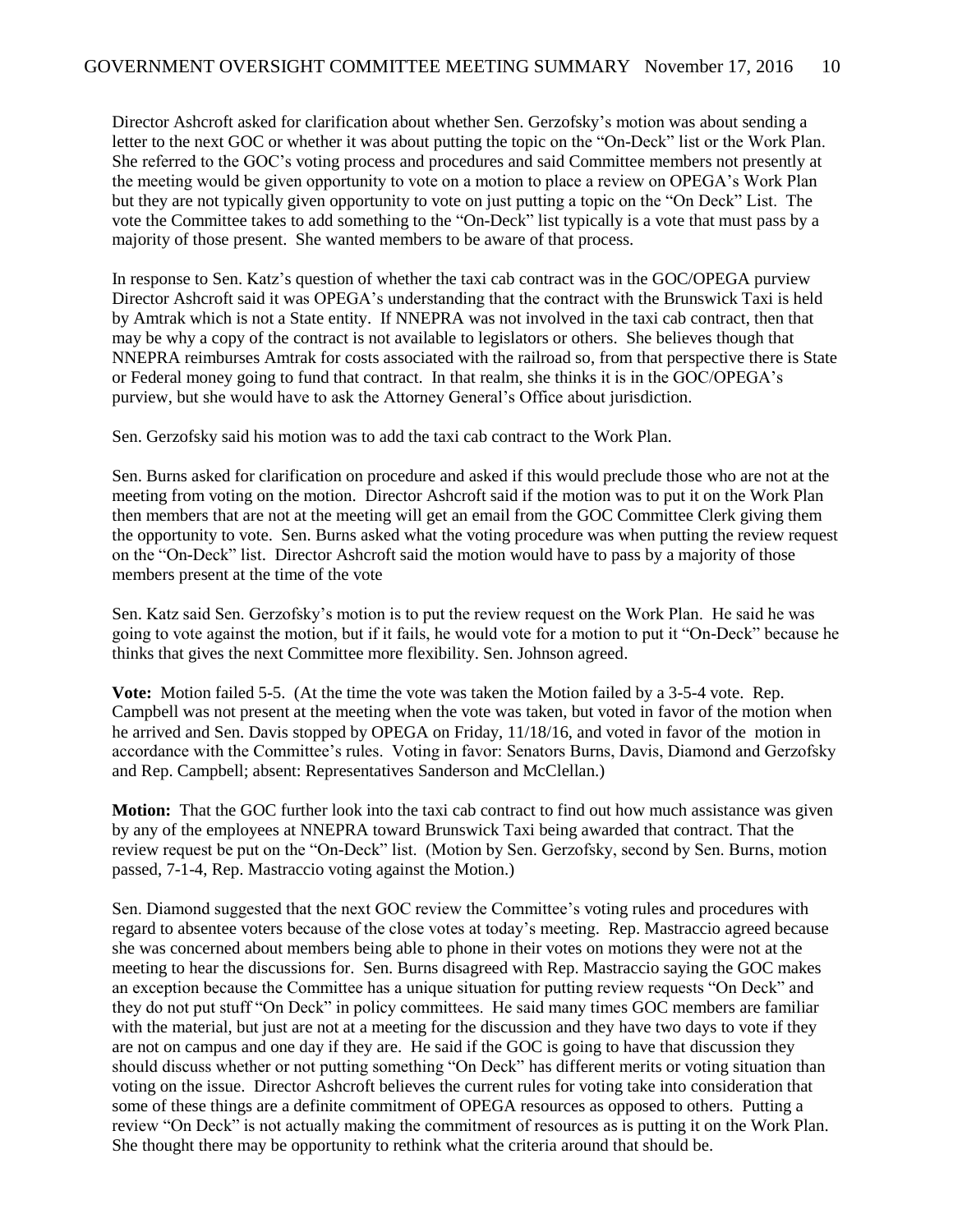#### - **Committee Vote**

The GOC did not take a vote on OPEGA's NNEPRA Information Brief.

#### **RECESS**

Sen. Katz recessed the Government Oversight Committee at 11:43 a.m.

#### **RECONVENED**

Sen. Katz reconvened the GOC meeting at 12:08 p.m.

#### **UNFINISHED BUSINESS con't**

#### **• Evaluation of Economic Development Programs in Maine**

**- Review of Draft Legislation to Improve Effectiveness and Efficiency of Evaluation**

Director Ashcroft said she spoke with the Maine Economic Growth Council (MEGC) to let them know what the GOC was aspiring to do and answered some of their questions.

Director Ashcroft summarized the outline of Draft Legislation the GOC was considering introducing.

Director Ashcroft noted that Maine Development Foundation and OPEGA thought certain sections of the MEGC statute should be repealed rather than changed because it would be clearer to repeal and establish a new section than trying to make all the necessary amendments within MEGC's statute.

Sen. Katz referred to page 2 of the draft legislation in the Process section and asked what "absolute" meant where it stated that MEGC should consider Maine's "comparative, competitive and absolute advantages". Mr. Neale explained that absolute advantage is something that you do better than anyone else. The comparative and competitive advantages are things that Maine does the best within Maine but that does not necessarily mean it competes well with other States. The thought was that they spend a lot of time looking internally at what Maine does well relative to other things that Maine does, but still may not have an advantage relevant to other States or the rest of the world in those areas.

Sen. Katz noted that the GOC invited Commissioner Gervais to be at today's GOC meeting and said he wanted to be at the meeting, but had a conflict in his schedule and was not able to attend.

Sen. Katz asked how long a term the plan should cover. Mr. Neale said initially they were thinking five to seven years. However, at the MEGC meeting earlier in the week, they were thinking a ten year plan because that would, in part, give some continuity to where the State is heading, would allow administrations and legislators to fit their agendas into a larger plan with some understanding that they are not working in isolation and whoever picks up the mantel from them would then also be following along the same path to some extent.

Mr. Breen said at the MEGC meeting they liked the idea of a long range vision, but at the same time were noting that we are in such a dynamic economic and technological environment that sometimes your assumptions are out of date in a year or two. He thinks just like the GOC, the MEGC was trying to figure out how to balance that, but the Council likes the idea of something focusing on long range knowing that it is a big aircraft carrier and economic growth can take a while to evidence itself.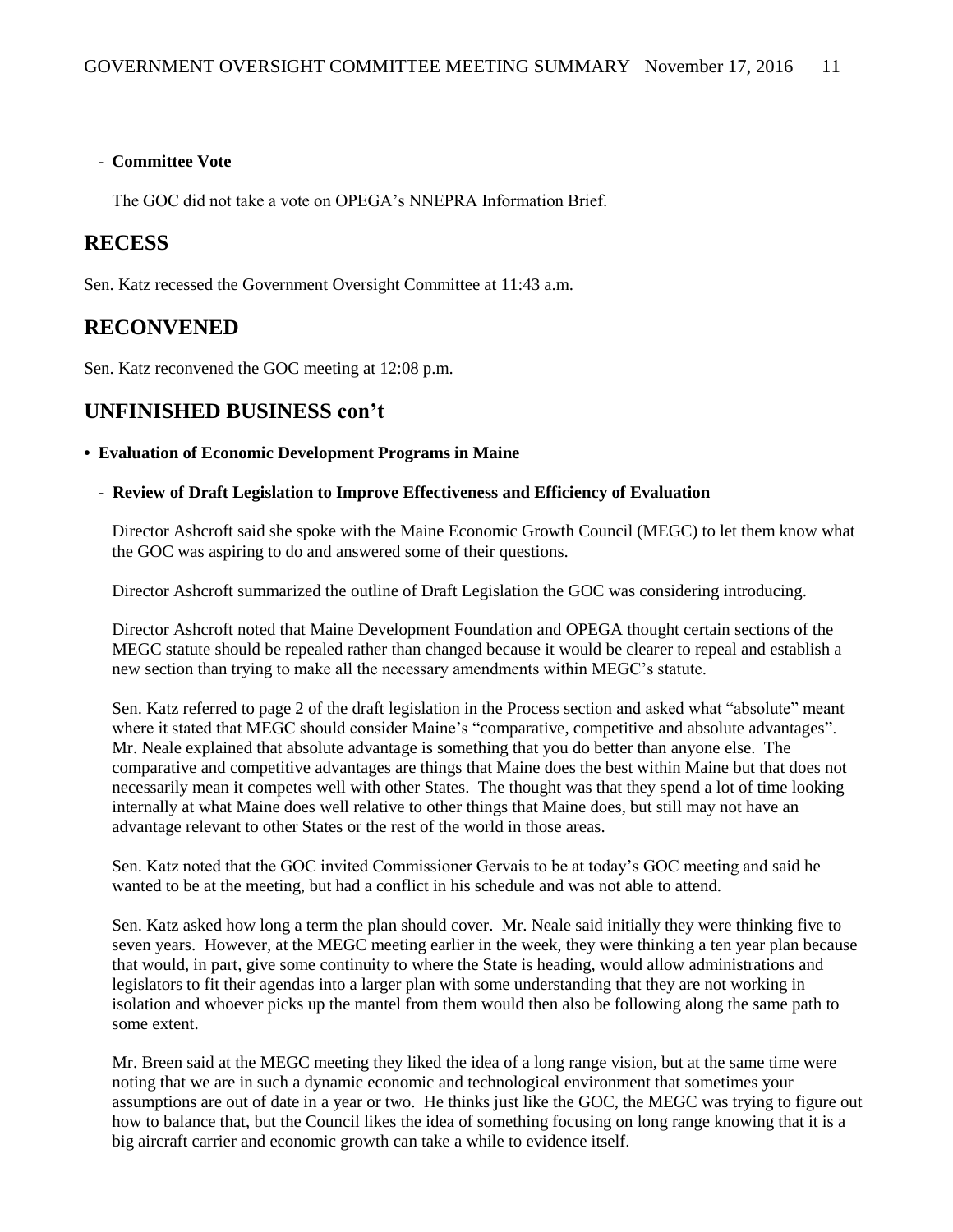Sen. Katz asked if the funding was a General Fund expense. Director Ashcroft said that is how they currently have it set up. They did talk about the fact that there is a desire to see where they might be able to get funding from another stream. She thinks that is going to take some real thinking about regarding what might be workable and her thought at this point is just get it out there and as the bill gets processed hopefully ideas will surface. She said the current funding mechanism that DECD uses for its independent evaluations would not be sufficient to be drawing on for these activities nor did she think that would be particularly appropriate as economic development itself is only one piece of what the economic improvement plan for the State might be. She does not have enough knowledge about what all the other possibilities might be at this point to suggest anything else.

Sen. Katz asked Mr. Breen and/or Mr. Neale if there might be other funding sources so it could be more of a public/private effort. Mr. Breen thought there was a significant amount of interest in a project like this. He mentioned an effort called Focus Maine that is trying to identify two or three promising clusters for job creation. That effort attracted quite a bit of private sector and other support. His concern is that it is a lot easier to attract one time project support from corporate and foundation donors than to sustain an ongoing activity and he would hate to set it up relying on donors.

Director Ashcroft moved to the evaluation of economic development type programs. The economic development programs they are talking about evaluating are just one set of tools in a tool kit for applying toward a long term economic improvement strategy. Those words, economic improvement plan, are used deliberately in the proposed bill for MEGC to try to distinguish it from what DECD and the Administration might adopt for any kind of economic development strategy or plan. She said it should be complementary to the economic improvement plan, but there is a lot of other pieces that would need to be considered in an overall improvement plan.

The GOC had expressed interest in OPEGA doing the evaluations of the non-tax expenditure economic development programs, to include research and development type activities, within the same structure that OPEGA is currently using for the tax expenditure processes. Although it is a separate agenda item, Director Ashcroft thought if the Committee wanted to take it in order, they could discuss that idea or they could skip to Part III of the bill which is how to improve the effectiveness and efficiency of the evaluation that DECD is doing. She thought they should talk about the idea of the individual program evaluation first and then the Committee can see what the differences are that have been made for changes for the DECD evaluation.

Director Ashcroft referred to Part II of the Draft Legislation noting that she did not get the opportunity to continue fleshing out what is on pages 3 to 5 which is the current statutory language for tax expenditures reviews. What the GOC would be looking at would be amendments to those sections to include whatever they decide is the additional bucket of programs that the Committee wanted to add. She thought it would be a similar set up in terms of OPEGA, or someone, being the entity that keeps the population or inventory of all the programs that go in the bucket updated, having a process where there is interaction with the GOC and the appropriate policy committees to make sure there is agreement on what the purpose of the program is, the beneficiaries, etc. That all still makes sense for the economic development programs, as well as the tax expenditure ones. It would be weaved into the process that is already laid out.

#### **- Continued Discussion of Potentially Tasking OPEGA With Reviews of Individual Economic Development Programs**

Director Ashcroft referred members to the Options for Adding Economic Development Program Evaluations to Current Responsibilities for Tax Expenditures document. She summarized that information for the GOC. (A copy is attached to the Meeting Summary.)

Referring to the Director's proposal to eliminate OPEGA's responsibility to produce information for the Taxation Committee's Expedited Reviews, Rep. Mastraccio asked if Director Ashcroft thought that information was valuable or necessary for the Taxation Committee and was OPEGA able to get the information in a more expedited way from Maine Revenue Services (MRS) than from another entity might be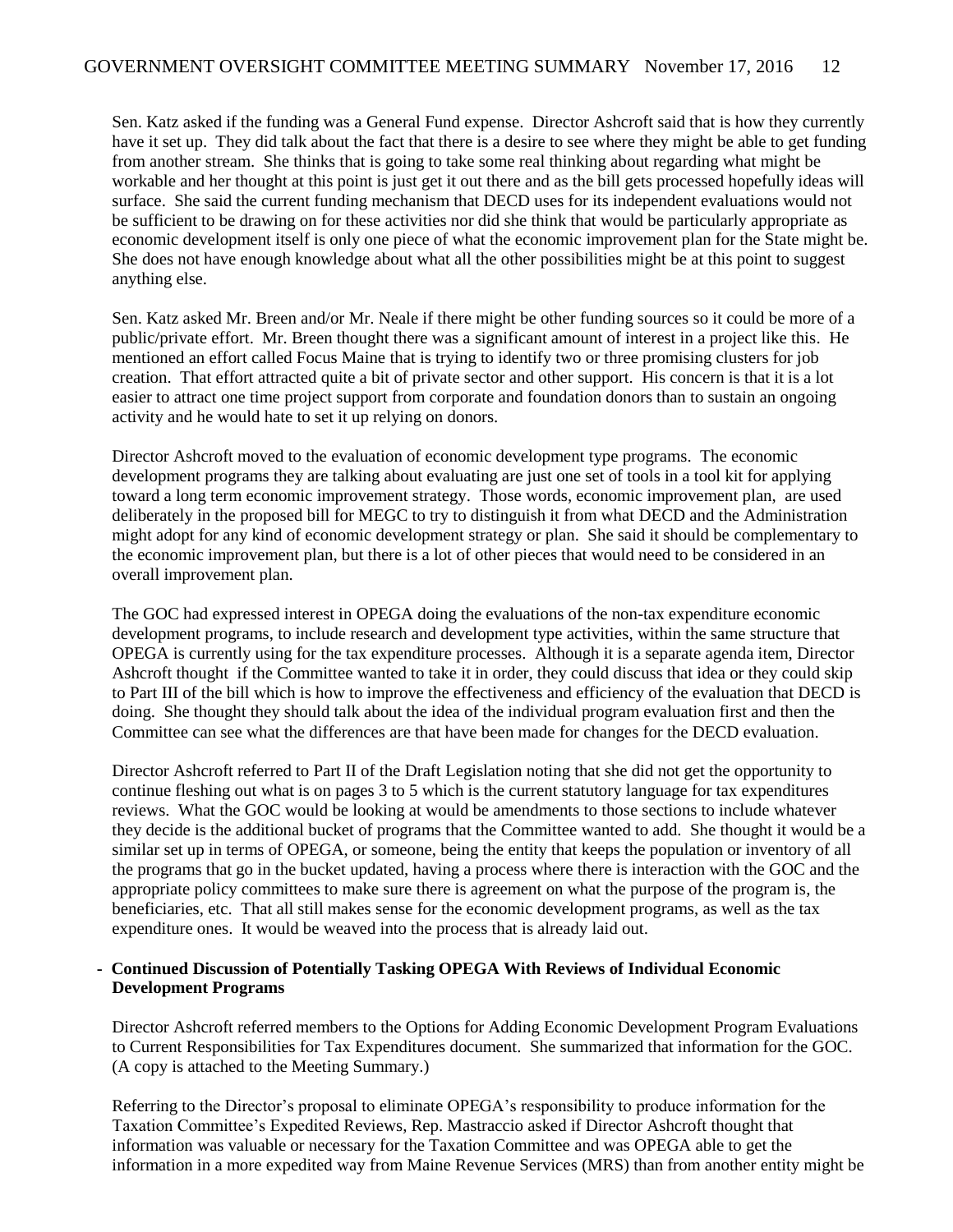able to. Director Ashcroft thought OPEGA packaged the information for the Taxation Committee in a way that has not been available to the Committee before. She thinks it was a useful tool and the Committee commented on that, but she thinks the problem is in knowing how to use the information provided to do the kind of review envisioned when that process was set in place in statute. It is probably something that will evolve in terms of how the Taxation Committee addresses it, but thinks the Committee had difficulties this first go round figuring out exactly what they were trying to accomplish in those Expedited Reviews.

Sen. Katz asked for an example of what expenditures were subject to Expedited Reviews that OPEGA was gathering and packaging information for but not doing evaluations on. The Director said that for this year's reviews those expenditures were categorized as the Necessity of Life being the purpose so it included things like sales tax exemptions on groceries, etc. OPEGA was to provide fiscal impact information and the only thing they had available to them in the end was the Red Book estimates that MRS had been doing so they dug in to understand what is behind the estimates. OPEGA was able to provide information on how the estimate was generated and added to that discussion a legislative history and changes in the legislation that had also been made. She said it is all information that any other research arm of the Legislature could potentially pull together as well.

Sen. Katz asked how much of OPEGA's time would be freed up if they stopped doing the Expedited Reviews. Director Ashcroft said OPEGA spent about 350-400 hours, not including her time, but noted that it was the first time OPEGA had done that work and it was the first time they had to ask all the questions of MRS. Sen. Katz asked how much time would be freed up if they eliminated some of the actual reviews which was the Director's first option. She explained it would not free up time in one year, but free up how many reviews OPEGA could accomplish over the six year schedule. If more reviews are added and OPEGA only has the same resources that means, if the Reviews are to be kept on a regular schedule then the schedule would extend out more than six years.

Sen. Johnson asked how you would structure the process to determine what three programs to review. He thinks there needs to be some criteria in terms of changing factors around the relevance of a particular tax expenditure, development investment and/or a weighting in accordance with the amount of money that the State is expending and making them more frequent in a recurring review schedule. Director Ashcroft envisioned a process that recommended to the Committee six or seven programs that would be best or more timely to review so would come up with some criteria for recommending programs.

Sen. Katz asked for the total amount the Legislature would be spending with adding the additional OPEGA Analysts to evaluate all of the tax expenditures and economic development program activities. Director Ashcroft said it would be about \$580,000, including the contracting money OPEGA has.

Rep. Mastraccio thought it possible that as they evolve through the reviews and have an economic development plan that the whole bucket could get smaller and become simpler. Director Ashcroft agreed and would expect that, over time, OPEGA would become more efficient at doing the reviews and would be able to branch out into other areas. Currently OPEGA is breaking ground and learning about programs, but once they have learned about a program in depth then the next time they review it in the six year cycle, it will be more about what has changed around the program.

Sen. Diamond asked if there was going to be a fiscal note with the legislation, and if so, to do it with the package as opposed to after the fact. Director Ashcroft said that was another thing the GOC needed to talk about. She was initially planning to put the appropriation pages on the legislation unless the GOC wanted to, like the OPEGA piece, add that in to existing resources then their piece would not have an additional appropriation, but they would need one for the MEGC and maybe DECD.

Director Ashcroft said the question for the GOC is whether they are still interested in setting up a process where OPEGA does these reviews.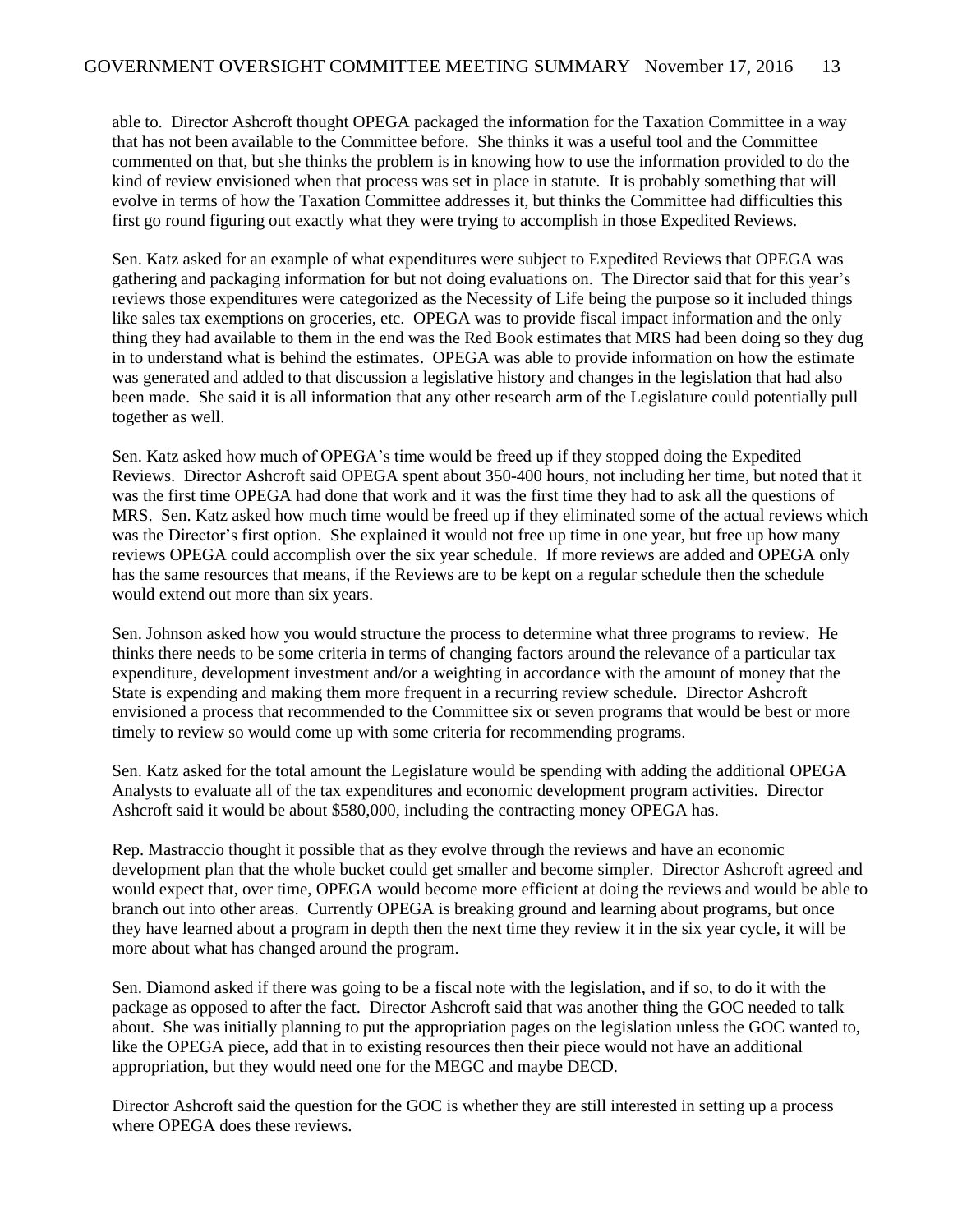Sen. Johnson referred to A.(2) under Disclosure on page 7 of the legislation and speaks to the "number, type and wage levels of jobs". He asked if there was a definition of "type" because he would want to know if they were part-time jobs, scheduled on a week-to-week or day-to-day basis because that is an important factor economically. Director Ashcroft said that was a good question, but she could not say that she had seen anywhere that it is defined. If that is important the GOC could classify it here or create a definition.

Director Ashcroft summarized the Comprehensive Evaluation of State Investments in Economic Development starting on page 8 of the legislation and asked for the GOC's input on what that evaluation would be under this proposed legislation. Basically it is a broad look at what the State has that they are investing in for economic development in an effort to try to achieve the goals of the economic improvement plan and how well aligned that portfolio is with the overall strategy. It would be intended to highlight whether the State could be investing in different things, or mixing up the economic development investments, in ways that would better achieve the economic improvement strategy overall.

Sen. Katz asked if the Director saw that task as being more or less robust than the current statute on what they are doing and therefore either being more or less expensive to do. She said it was a slimmed down scope and she did receive some indication from DECD that they thought it would cost about \$150,000 each time they do it based on what they had to pay the contractor for a piece that captures some of this kind of information in the past. She had not had a chance to get back to DECD about it, but said it was a more defined scope. Sen. Katz asked for a cost comparison. She said DECD spent \$150,000 for this type of evaluation scope on the latest contract. The total cost for all elements of the report has ranged from \$100,000 to \$355,000 each year depending on where they were in the cycle. The GOC's legislation also proposes making this an every four years evaluation rather than every two.

Sen. Katz said it appeared that if you added the OPEGA evaluation for these programs, as they are doing for tax expenditures, it would cost more money but it would be a slimmed down project for DECD every four years just to evaluate how the economic development incentives are fitting into the overall plan. He asked if the total resources being spent on evaluation overall, would be less than what is being spent now? Director Ashcroft said her very rough estimate of what is being proposed would overall be more money by approximately an additional \$120,000 per year. She noted that figure did not include the MEGC's funding which was discussed earlier. The plan would be a much more strategic approach and more specific in terms of what the Legislature will get out of the evaluations. There is opportunity to tweak it over time as the Legislature sees whether what is being provided is useful or not. She thought it had lots of improvements in terms of just the extra work that has been done to make sure they are being as specific as possible without being micro managing.

Sen. Johnson thought it would be a more sufficient process because people would be applying the same evaluation process in examining the tax expenditures and the economic development expenditures. What has not been factored in yet is what the Director said earlier, it is not easy to quantify what resources these efforts will take as OPEGA gets into subsequent years, having unearthed a lot of stuff that was hard to find the first time around. He thought the Legislature would get better information for a slightly larger cost that may in fact, not be greater in the long run. Director Ashcroft said between what the MEGC is going to do in terms of monitoring progress against the plan and what OPEGA would have for results on the individual program evaluations, the evaluator at DECD would have more information to work with.

Mr. Breen did not think it made sense to put the whole thing in MDF for a lot of reasons, capacity being one of them. MDF would like to have the evaluation results inform the redraft of the next strategic plan but, at the same time, thinks the intent of the Committee has been to use the strategic plan as a better anchor point for the evaluation. He thought the results will not be so stale if they are doing a significant progress report and update to the plan every two years. The evaluation results will be a year, or so, on the shelf while they are using them for the plan updates and he has been thinking more about the interplay between the two. Director Ashcroft said she thought MDF thought an evaluation that had these kinds of objectives laid out for DECD would be helpful for the MEGC's work as well as for the Legislature. She had discussed with MDF whether the DECD evaluation to look at the whole portfolio is even needed if OPEGA was going to be doing the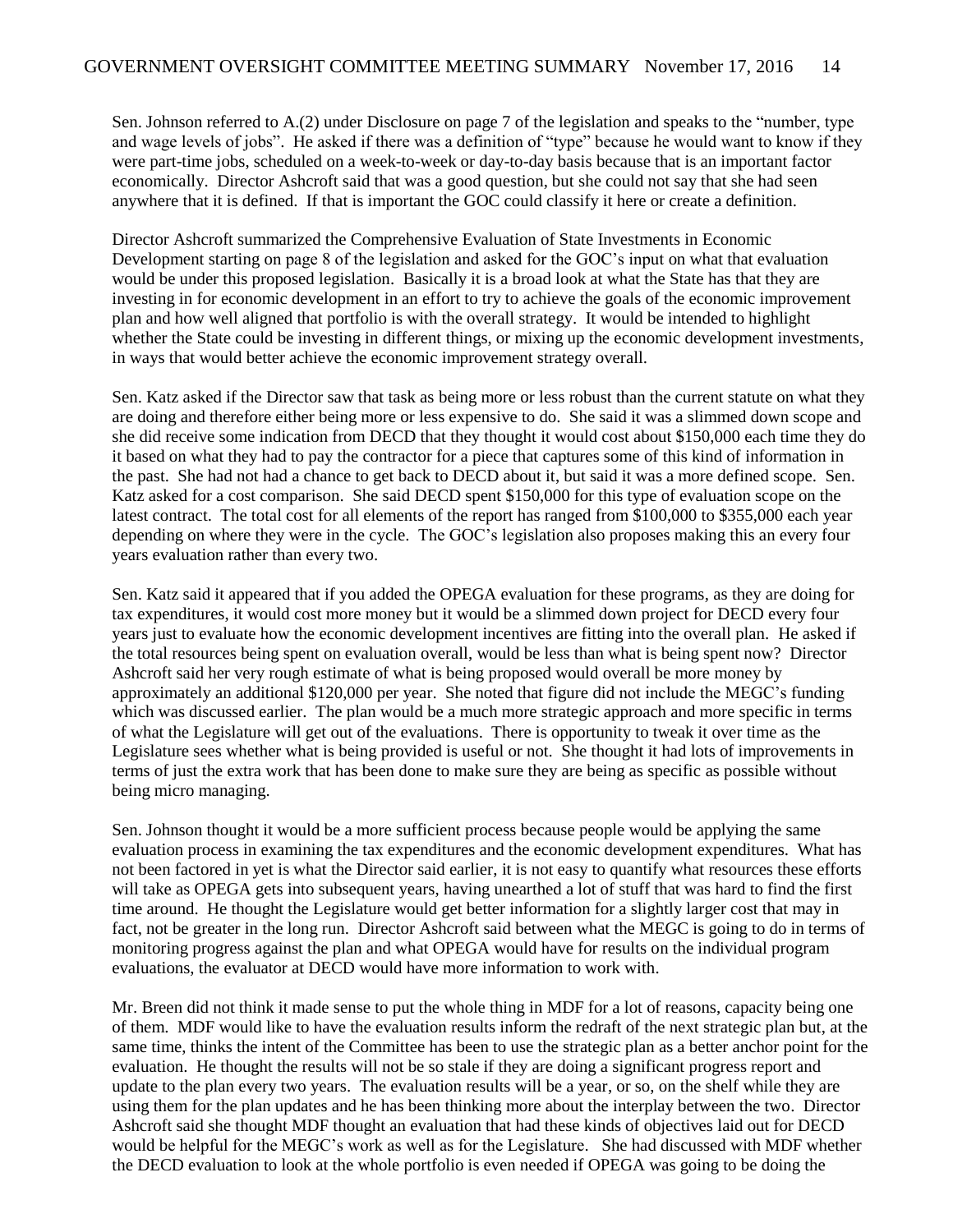individual program evaluations. But then you would not have a good read against how the whole thing is working together toward achievement of what MEGC has recommended in the Strategic Plan and she thought that would be a missing piece that would be noticed if it was not included. Mr. Breen agreed.

Director Ashcroft said it would be helpful for her to sit down with DECD again at some point and go through the funding piece of the proposed legislation. The legislation currently just combines the two pieces of current statute on the funding mechanisms to get them all into one pot, but she knows and agrees that it is not a perfect funding mechanism. For now, however, she just put them together in the hopes that down the line they will be able to make some changes if it is not going to work.

Sen. Diamond noted that the GOC had sent Commissioner Gervais a letter requesting his input on the proposed legislation and said the Committee needed to hear from him. Sen. Katz said he spoke with the Commissioner earlier in the week and he would have been at the meeting but he had a previous commitment. He had asked the Commissioner if anyone else in DECD would be coming in the Commissioner's absence and he said no. Sen. Katz expressed to the Commissioner that it was the GOC's sentiment that it was difficult to be trying to design a plan that obviously involves the Department without the Department's participation. Sen. Diamond asked if the Commissioner was making plans to attend a meeting so the GOC can have interaction with him. Sen. Katz said he hoped the Commissioner would be doing that in the next Legislature, but he did not ask him beyond this meeting. Sen. Diamond said not having the Commissioner at the meeting is understandable because of other conflicts, but him not sending anyone from his Department to the meeting raises concerns.

Director Ashcroft said she did reach out to see if she could meet with DECD to work on the legislation prior to today's GOC meeting and because she thought this GOC wanted to be the one to vote on whether or not to submit the legislation. If so, the Committee could approve the draft legislation and let the rest of it wash out in the bill process with DECD, or the draft legislation can be held over to the next GOC.

Sen. Katz was in favor of this GOC submitting the legislation because it is fairly complicated, they have spent a lot time on it and it would take quite a bit of time getting the next GOC up to speed on it. He is hopeful for communication with DECD in the next Legislature, but that is not known for certain. He would vote to move forward with the draft legislation. Director Ashcroft said the wording details can be worked out once it is in form from the Revisor's Office. She said there are other pieces she would prefer to talk with DECD about one more time and whether they would change or not as a result of those conversations, she does not know.

Rep. Mastraccio said she was fine with sending the draft legislation to the Revisor's Office, but said the access to confidential information always seems to be the thing that gets in the way of everything. Director Ashcroft said with the ongoing tax expenditure evaluations OPEGA has learned a bit about exactly what pieces of statute are creating issues and will be bringing forward some suggestions to the next GOC about what may need to be changed in statute to remove some of those barriers. To give taxpayer data to a consultant right now is not something that can be done and she does not know if it is something that ever could be done with DECD's evaluator, but her hope is that OPEGA could be an avenue for being able to get that information which is why she has included some language that says coordinate with OPEGA on available data. She also did not know whether, with this type of scope for the DECD evaluation, access to confidential information would be needed to the same degree that they needed it to accomplish the work they had been asked to do in the past. She said there is more figuring out what that would mean, but she did not want to lose it as something that needed to be thought about.

Sen. Johnson asked if the long term strategic plan for the economy would include looking at what the challenges are and looking at not only what the strengths are, which is valuable, but what is changing. Mr. Breen thought the opportunity piece is implied throughout in terms of the industries' growth potential on page 1 of the draft legislation and the evaluation of the comparative advantages and where can they make the most ground in terms of economic impact. He would support adding appropriate language somewhere in terms of an analysis of those sectors that are under the most competitive pressure and the ways in which they can respond to either moderate their decline or enable them to find new opportunities. Sen. Johnson said you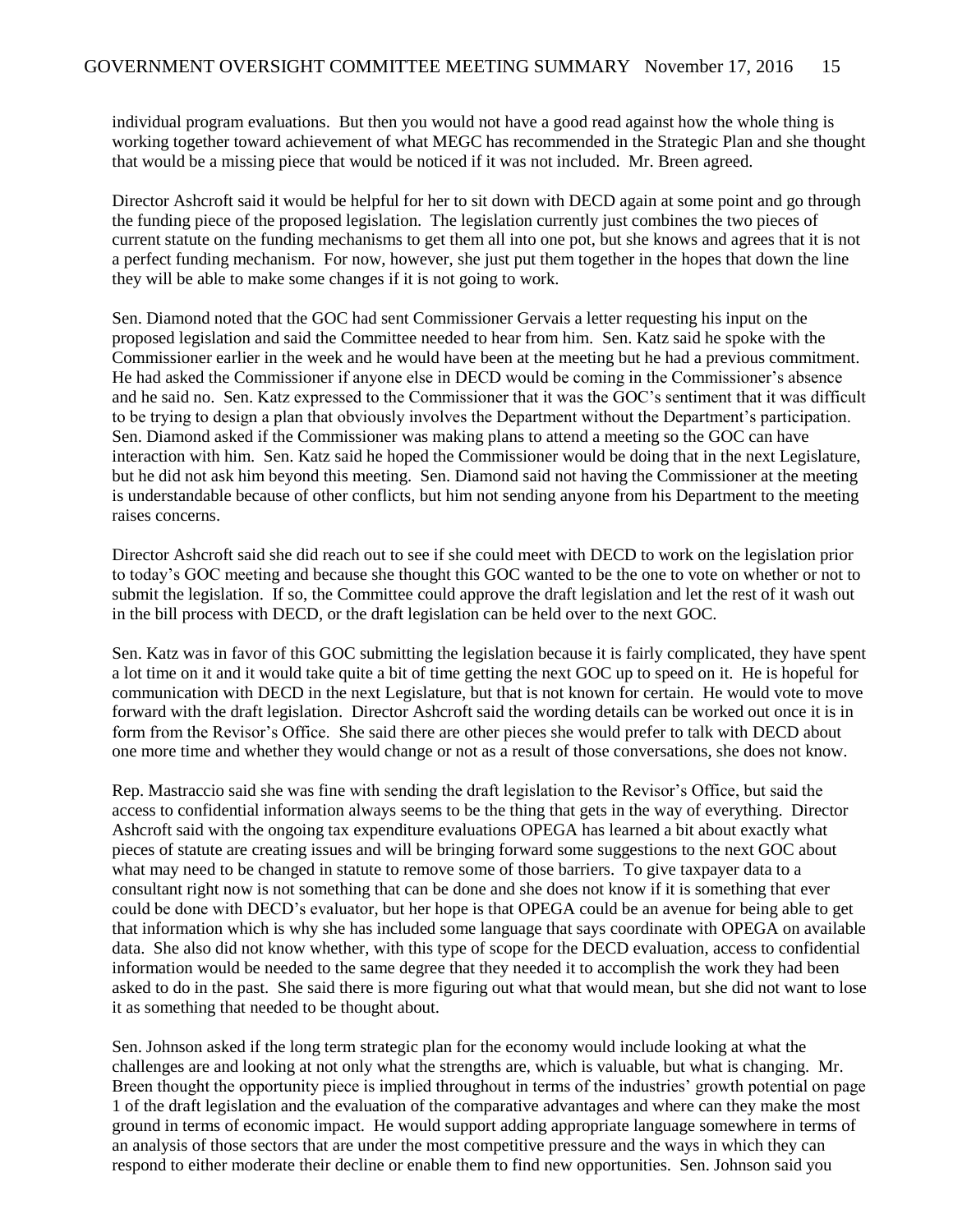need to be looking at where the State is going to be suffering economically with their existing industries and what can be done to mitigate that. Mr. Breen said sometimes that is precisely where you will find the opportunity.

Director Ashcroft asked for the GOC's input on moving forward with the draft legislation.

Sen. Johnson said given that they will be slimming down some of the analysis and costs on the DECD side there is no better time to try to keep this on a reasonable schedule and to be useful strategically than for the GOC to attempt, at the outset and in the initial draft of the bill, to be gearing up the staffing in OPEGA to handle that. He thinks the other alternatives are what we might have to shift to if there is insufficient support for that in the course of the bill working its way through the Legislature.

Sen. Katz asked if there were any contrary views to Sen. Johnson. There was no response from other Committee members.

Director Ashcroft said she believed that meant to go with the option to add resources and see how that plays out and to be prepared with Option B.

Rep. Campbell asked if that meant the need for more OPEGA space. Director Ashcroft said that was correct.

Sen. Katz asked if the Director needed more guidance from the Committee having made that decision. He noted that the GOC had talked about whether it would be a single bill or not. Director Ashcroft said that would be the only other open question. She said it made sense to leave it all together in one way because you can see how it all fits, but the MEGC's effort is something that is separate from the whole question of how are we going to evaluate things on economic development. She said the Committee members knew better then she of how things like that work, but getting MEGC what they need to actually do a plan seems like the more important step.

Sen. Johnson thinks how it will all work and fit together is part of the same hearing process on a bill. If, in the end, there is no stomach for making the changes in the evaluation process, he would certainly hope that legislators would see the wisdom of having an economic plan as a State and at least move forward with that portion of the bill.

Sen. Katz asked if Sen. Johnson was advocating for a separate bill for the MEGC plan. Sen. Johnson said he was advocating for one bill that has all of it so that the hearing process will show how each relates to the other and is heard at the same time. There are several changes that do relate to each other and if the Committee were to do only part of it, they might have a broken system still.

Sen. Katz said both are going to be committee bills so they will be numbered sequentially, both could get presented at the same time and the MEGC's overall plan is somewhat related, but he would hate to see the waters get too muddied by technical problems with the second part. He thought it might be wiser to have the economic improvement plan as a bill and the rest of the evaluation portions be separate. He thought it would be easier to sell to their colleagues because the evaluation issues are more complicated and the fact that there is not a plan for the State is very easy for people to understand. Most people think that the State does have an economic development plan and to have each issue stand-alone might make sense.

Rep. Campbell said it then becomes the risk of one without the other. Sen. Katz said he believes in both of them strongly, but said if the evaluation part is not done the State still needs a plan. Director Ashcroft noted that the MEGC still will be going through a process to update and monitor progress. The Legislature would at least have the benefit of all of that work. If you ended up with that in the beginning and the DECD piece at the end, which would currently be able to fund itself, what you would have to figure out in the middle is how to get the evaluator what they need for information without the benefit of the individual program evaluations.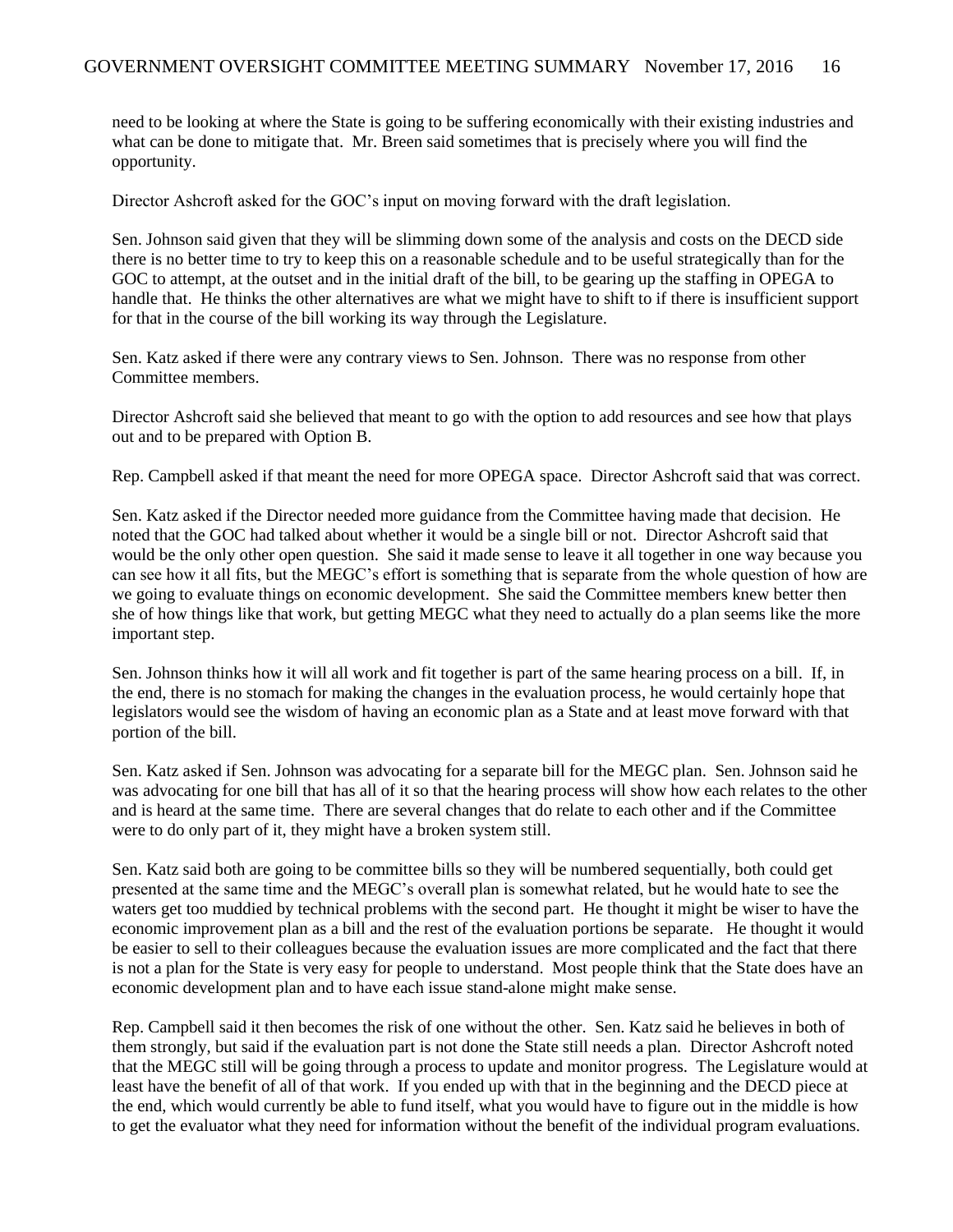Rep. Mastraccio thought Director Ashcroft was probably right, but she was concerned about the confidentiality piece and asked if that was still going to be tweaked in terms of the other bill that already exists. She is concerned that they are going to continue to give incentives without being able to get the information to be able to evaluate expenditures in the way you are able to right now. Director Ashcroft said whatever she comes up with that might work needs to contemplate both possible outcomes.

Sen. Diamond agreed politically and procedurally with Sen. Katz's position. He thinks the members of the Committee have been around enough to see how these things can fail and how they pass and the GOC's prospects are better if they follow Sen. Katz's lead. Sen. Johnson agreed.

Director Ashcroft will submit the draft legislation to the Revisor's Office and after they have prepared the bills, the Director will bring that legislation back to the 128<sup>th</sup> GOC for their review. Prior to submitting the draft legislation to the Revisor's Office, Director Ashcroft will work with DECD to get their input on the bill.

Sen. Diamond said DECD not working with the GOC to draft the legislation was unacceptable for him. He noted that nobody from DECD showed up at the GOC meeting to participate so he suspected that it was more than just conflicting schedules and he finds that to be inappropriate and unacceptable.

**Motion:** For the GOC to introduce two bills for consideration by the 128<sup>th</sup> Legislature. One bill related to the Maine Economic Growth Council's development and maintenance of a long-term strategic economic improvement plan for the State and the other to improve the effectiveness and efficiency of evaluations of the State's investments in economic development with final language review of the bill to be done by the next GOC. (Motion by Sen. Johnson, second by Rep. Kruger, passed unanimous vote 10-0. Sen. Gerzofsky and Sen. Davis voted later in favor of the motion in accordance with Committee rules.)

#### **NEW BUSINESS**

#### • **OPEGA's Interim Briefing on the State Lottery Review**

Sen. Katz noted that it was unusual for OPEGA to present an Interim Briefing on a review that was in progress, but the Office is doing so because this is the last meeting of the  $127<sup>th</sup>$  GOC and there are some members on the Committee who had interest in the review.

Director Ashcroft said OPEGA is sharing with the GOC what they feel they are able to say at this juncture of the review with regard to the scope questions that have been assigned to their review. She hoped it would be informative for those members who are interested. OPEGA will present the full report in January or early February.

Director Ashcroft summarized the slides that OPEGA prepared for the Interim Briefing on the State Lottery Review. (Copies of the State Lottery Slides are attached to the Meeting Summary.)

Sen. Burns asked whether the percentage of Television and Radio Spots in each demographic market area correlated to the population in that area. Director Ashcroft said yes based on the fact that she thought the Portland Market DMA has a higher population than the others.

Rep. Kruger said he had a little experience in advertising spots and referred to the Farmington Radio Market area saying it was on the list because there is a strong radio signal coming out of Farmington not necessarily because of the population is in Farmington. People listening to the Farmington station are from Auburn to Bangor. The DMA is different from the transmitter location and that is fairly consistent with all the radio and TV advertising buying he has done.

Sen. Johnson asked if OPEGA could add a column for the percentage of the population in counties to be able to compare to percent of sales or winnings in those counties. He noted that the sale in some counties like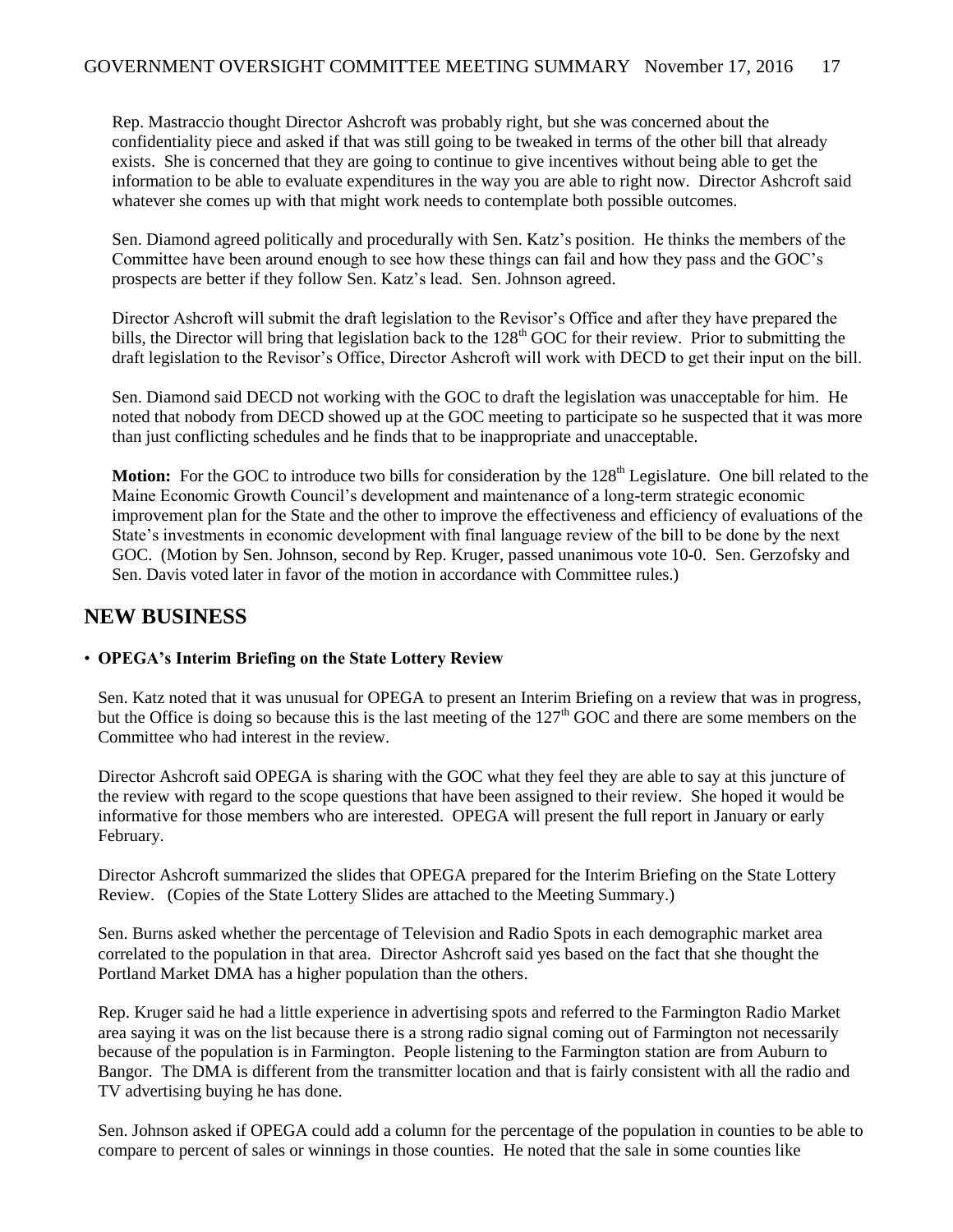Washington seemed out of line with the population figures. Director Ashcroft said there are some things that do not follow the general trends and OPEGA is focusing on those as part of the analysis. Sen. Johnson said another statistic to chart is in relation to how economically challenged the people of the county are and the percentage of population below poverty level might be an interesting indicator to correlate with the outliers on the population percentages.

Sen. Johnson said he was glad there was no indication that there is targeting of different socioeconomic groups based on what the RFP and contract responses show. He questioned whether samples of what is being used for marketing materials could be examined by someone with marketing and sociology expertise to tell whether they are in fact targeting social or economic groups. Director Ashcroft said OPEGA has not gone that far. They have analyzed the advertising data and what OPEGA can say is when the Lottery runs a spot they run it everywhere, it is a blanket spot for all the broadcast areas. Who the message is designed to strike a stronger cord with is a different question entirely. Sen. Johnson commented that what OPEGA found so far would speak towards indicating that there is not a deliberate attempt to target people socioeconomically, however, he thinks it is the Committee's responsibility to also look at whether the design of the ads is in fact doing so and whether they should take some corrective actions in State government in that regard. Director Ashcroft said OPEGA was not planning on going that far to answer that question and it would require hiring someone with technical expertise to review. She said OPEGA has answered the question they set out to answer and she did not know if that remaining question is for the policy committee to consider, but if that is something the GOC feels strongly about OPEGA doing that work, they will find a way to incorporate it into the review.

Sen. Johnson said it did matter to him to know whether, not just whether on paper that such targeting is being asked for and provided, but whether in fact the materials advertising the Lottery are targeting specific socioeconomic groups from a policy perspective.

Sen. Katz did not know who exactly would figure Sen. Johnson's concern out and from looking at the ads himself said the ads seem to be relatively stable, well-off, happy people. He did not see a reason to go down that road, but maybe other members of the Committee did.

Rep. Kruger, who buys advertising, said you never have enough money and doing that level of research behind each ad is way more expensive than giving it your best shot. He would be surprised if the Lottery was spending the kind of money you would have to spend to get the psychological data that you would need to back up what Sen. Johnson was suggesting. Rep. Mastraccio agreed.

Sen. Burns said he would be surprised if the entire industry doesn't use the focus on that inverse relationship across the country. If they know that low-income is their best target and opportunity to sell tickets then they are going to construct their ads accordingly, whether the nuances are seen or not, it is the same as in politics. They target people who they want to influence.

Sen. Katz reminded the GOC members that this is an Interim Briefing on the State Lottery covering where OPEGA currently is in their review is not about accepting or expanding the Review.

Sen. Diamond referred to the information that the Lottery has averaged \$231 million over the past five years and asked if that was average per year. Director Ashcroft said all of the dollar amounts in the tables should say average per year. He asked where the Lottery's expenses were if the Lottery is selling \$231 million per year and are paying out \$178 million, which is a 77% winners rate, and they average \$52 million to the General Fund. Director Ashcroft said OPEGA did have a question previous on expenses for the Lottery and when the Scope of the Review was changed that issue did not remain, but OPEGA did have some information on the Lottery's expenses and will note that might be something that comes up as a question. Sen. Diamond said it did not make sense that someone making that amount of money is walking away with \$1 million.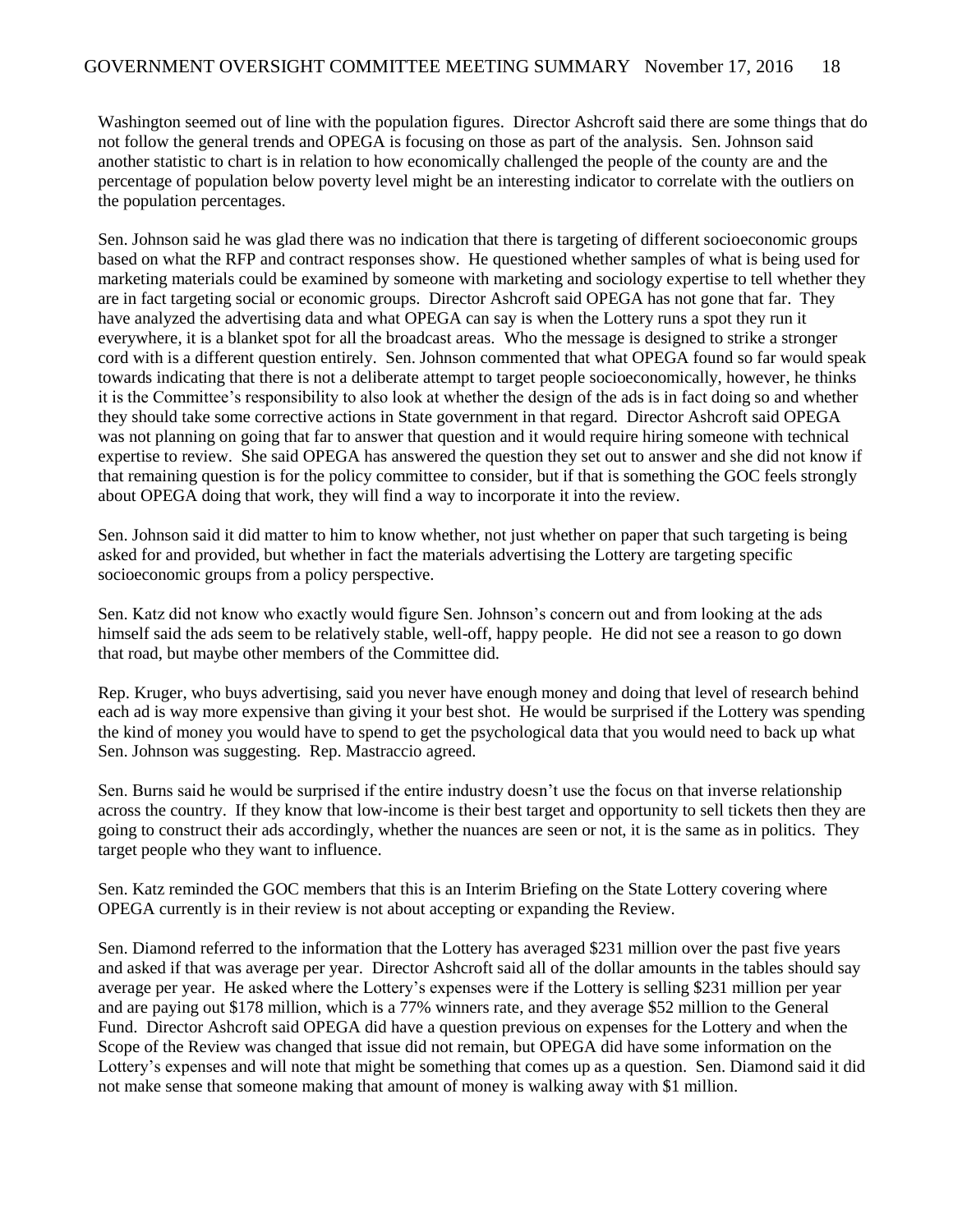#### **REPORT FROM DIRECTOR**

#### • **Status of Current Projects in Progress**

OPEGA will be presenting the final **State Lottery Report** and **DHHS Licensing and Regulation of Child Care Providers Report** in the early part of next year to the 128<sup>th</sup> GOC. The three **Tax Expenditure Reports** will be presented before March 1, 2017.

• **Staffing**

OPEGA is recruiting for an open Analyst position and is hoping to have the position filled sometime in January.

#### **ADJOURN**

Sen. Katz adjourned the GOC meeting at 2:15 p.m. on the motion of Sen. Diamond, second by Sen. Burns, unanimous.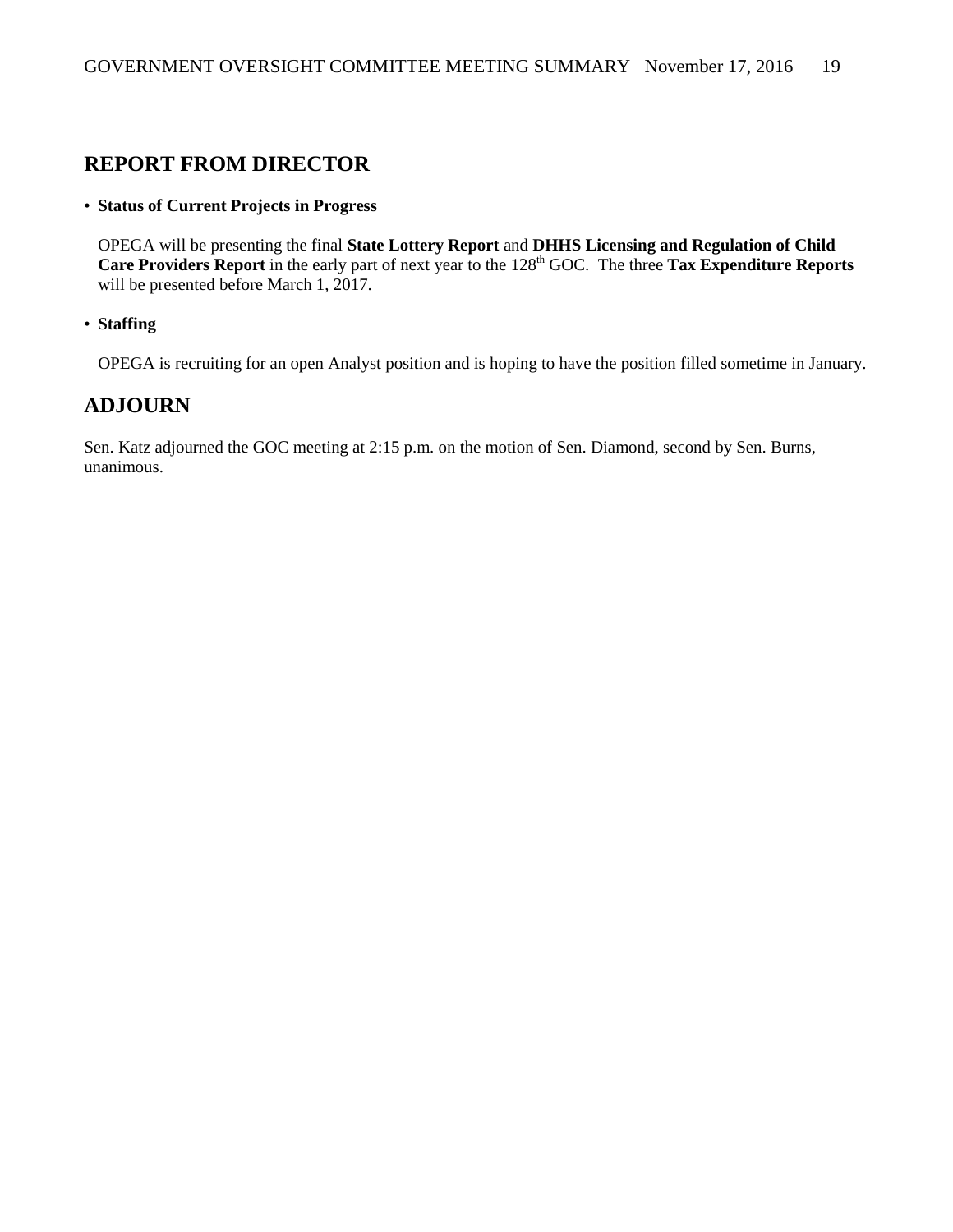

**MATTHEW DUNLAP SECRETARY OF STATE** 

**OFFICE** OF THE **SECRETARY OF STATE** 

#### Interim Report to the Joint Standing Committee on Government Oversight Office of the Secretary of State **Regarding Compliance with Public Records Laws**

#### Thursday, October 6th 2016

Senator Katz, Representative Kruger and distinguished members of the Committee on Government Oversight; my name is Matt Dunlap and I am the Secretary of State for the State of Maine.

For more than a year, our offices have been working to update our processes for assisting agencies in state government in meeting their obligations under the public records laws. The nature of public records, as we have discussed, has evolved rapidly in the last two decades, and many of our policies and procedures had become dated. Further, the process for reviewing new policies or policy changes did not lend itself to flexibility or any type of expedited timeline. As a result, the intent of the public policy fell dangerously by the wayside, thus capturing the attention of this committee and the legislative office that you work with.

Since that time, we have made significant changes to the way that we do business. Most importantly, the institutional inquiry has brought the need for this work foremost in our daily calendar.

The efforts that have emanated from that awareness continue to bear fruit. Our work with the Executive has been productive; and while the work on filling vacancies within the Archives Advisory Board is ongoing, the board itself is now fully functional, and operates with a view towards extending their understanding of the needs of state agencies in the digital age. As we have proceeded, representatives of the Judicial and Legislative branches as well as the Office of Information Technology and the Secretary of States Information Services Office have pledged to maintain open lines of communication about the opportunities to improve the product of the work of the Archives Advisory Board.

Additionally, the Archives has endeavored to send out periodic records management bulletins designed to foster discussion and provide guidance to all state employees including our state's records management officers.

The Archives continues to offer training workshops and webinars for all state employees, directors/agency heads, records officers, and legislators/public officials. Agency directors are encouraged to create records management policies within their agencies encouraging employees to properly maintain the records they create.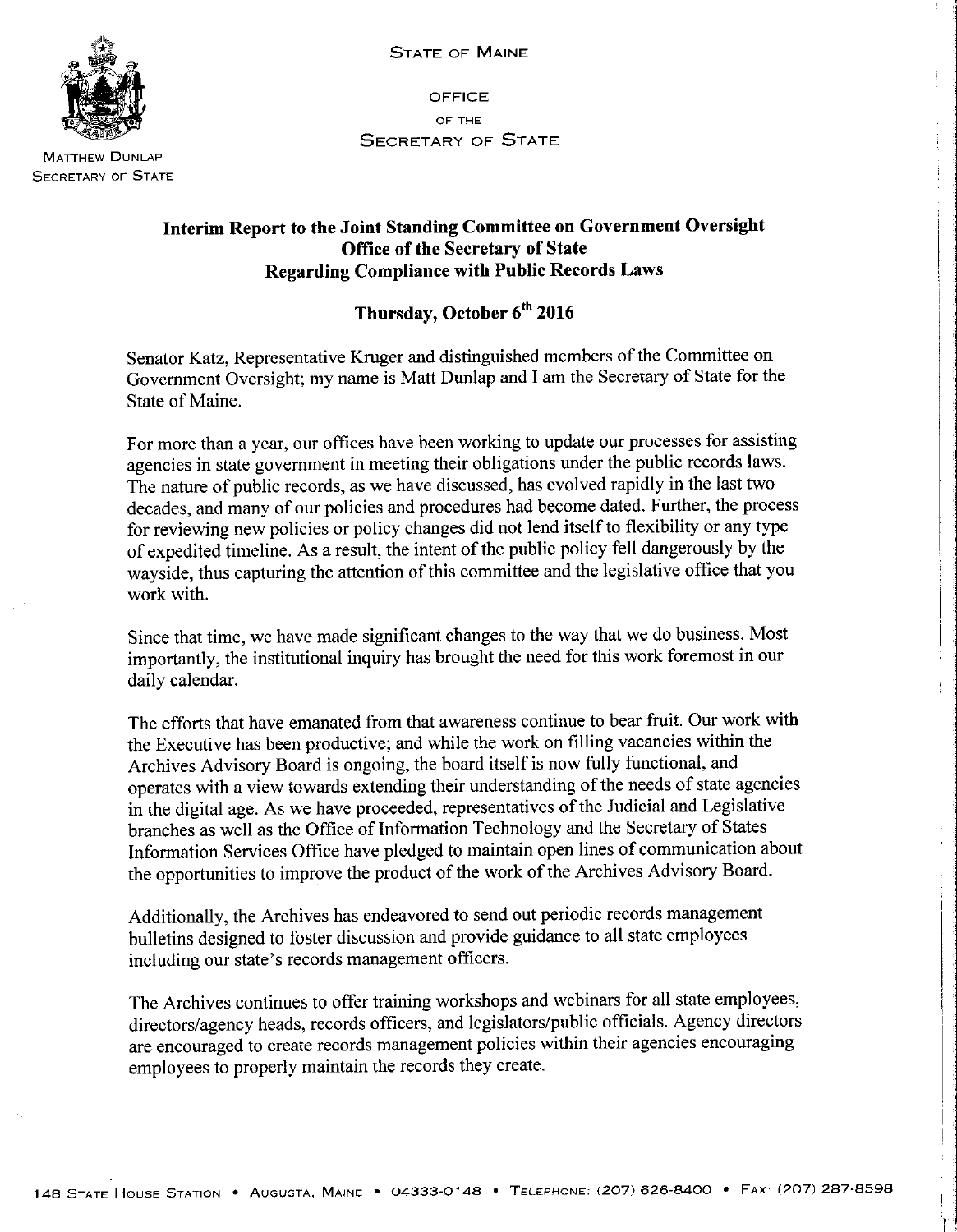In our last meeting, this committee discussed with us providing a uniform policy on retention of draft documents. After careful examination, we do find that crafting an appropriate uniform policy on draft documents is an elusive task, given that every state agency has different needs on a broad spectrum of governing statutes. But we have emphasized that agencies, nonetheless, should strive to have such policies in place that are developed with their needs in mind. Attached to this report is the records management bulletin issued in July of this year that speaks to the guidelines for what a department policy should look like.

Other issues that we have contemplated have included the representative makeup of the Archives Advisory Board and what their authority should be; we plan on developing a proposal to the Legislature on the makeup of the board, but we feel that the rulemaking authority of the Department of the Secretary of State is sufficient to accomplish the goals of the Archives Advisory Board as future needs require without endowing it with separate rulemaking authority.

It is our plan to distribute our proposed statutory changes to the Stakeholder Group for review and comment prior to submission for consideration by the Legislature. There are a number of moving parts to this, so it is our intent to streamline and simplify our work prior to submission for Legislative consideration in order to insure that our shared goals are being met.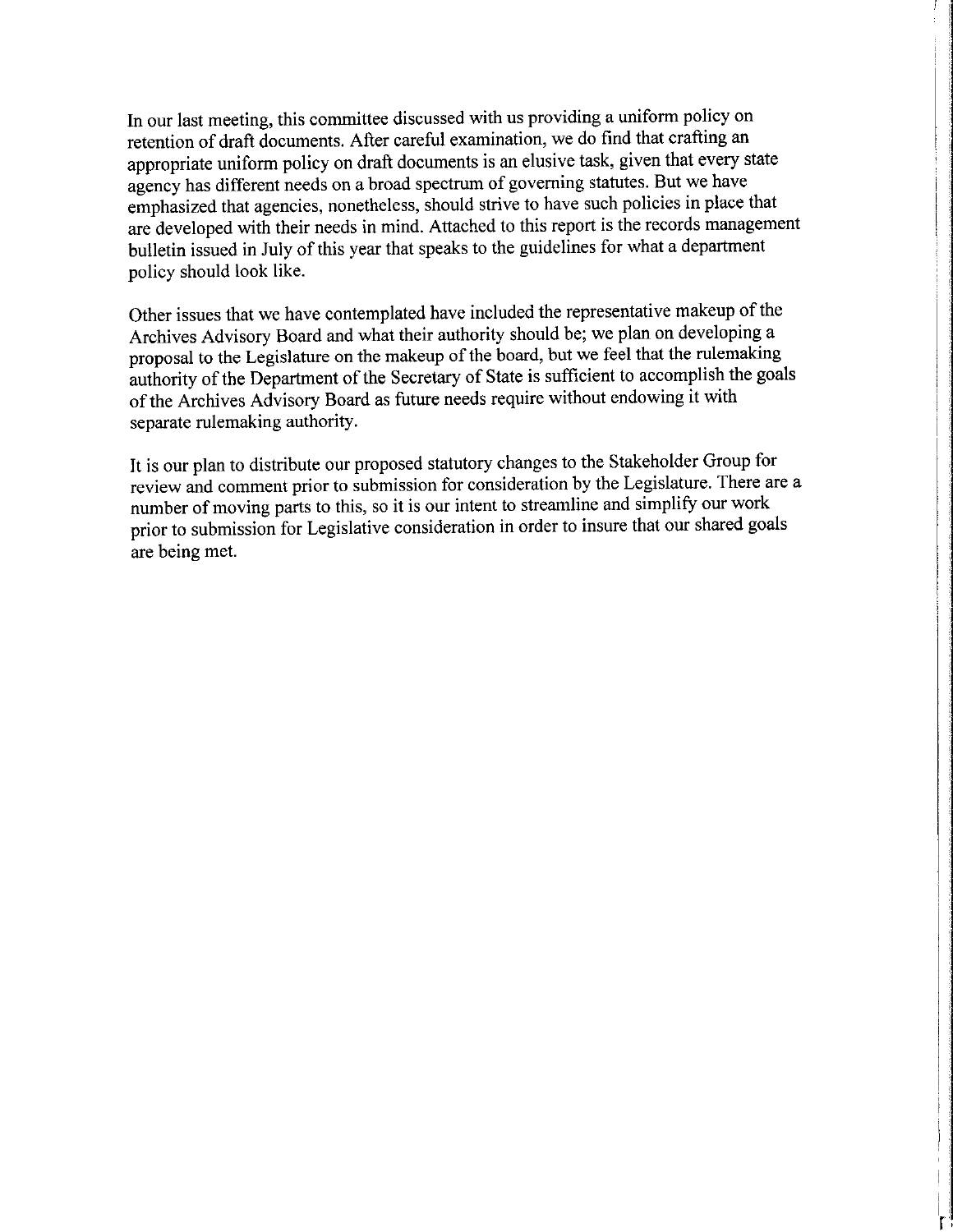### **RECORDS MANAGEMENT ADVICE**



Issued: July 2016

#### **Basics of Records Management: Working Documents and Drafts**

Purpose: Provide guidance to state government agencies on required retention of working documents and drafts.

Working documents and drafts are public records but they might only need to be retained for a brief period of time if they do not have significant administrative, legal, fiscal or historical value.

Considerations when retaining working documents and drafts:

- Significance of the document being drafted:
- Specific legal requirements relating to the retention of certain preliminary drafts;
- Need for records as evidence that the agency practiced due diligence in the  $\bullet$ drafting process;
- Unique/substantive information relating to formulation and execution of high-level policies, decisions, actions, or responsibilities.

Other types of working documents and drafts supporting certain financial, legal, and other mission-critical functions, however, may continue to have value even after the final, official copy has been approved. Agencies should have clearly defined policies and/or schedules regarding the retention and disposition of these types of working documents and drafts. Any record management decisions (not clearly defined) should be made on a case-by-case basis in consultation with your Records Officer.

Examples of drafts that might be immediately discarded following the creation of a new draft are:

- Documents which do not contain unique information documenting significant policy development, action, or decision making.
- Preliminary drafts produced solely for proof reading or internal discussion, reference or consultation. Materials may include notes, associated transmittals, and reference and background materials.
- Documents containing only minor non-substantive changes such as correction of grammar and/or spelling or minor "word-smithing."

Agency policy should address internal record requirements for staff and also target record management procedures for those documents circulated to outside agencies, including but not limited to working documents and drafts. For some agencies, statute and/or rule dictate the retention of this type of material.

> Additional advice regarding the management of public records is available at http://www.maine.gov/sos/arc/records/state/statetraining.html

"The right record, to the right person, at the right time, at the lowest possible cost"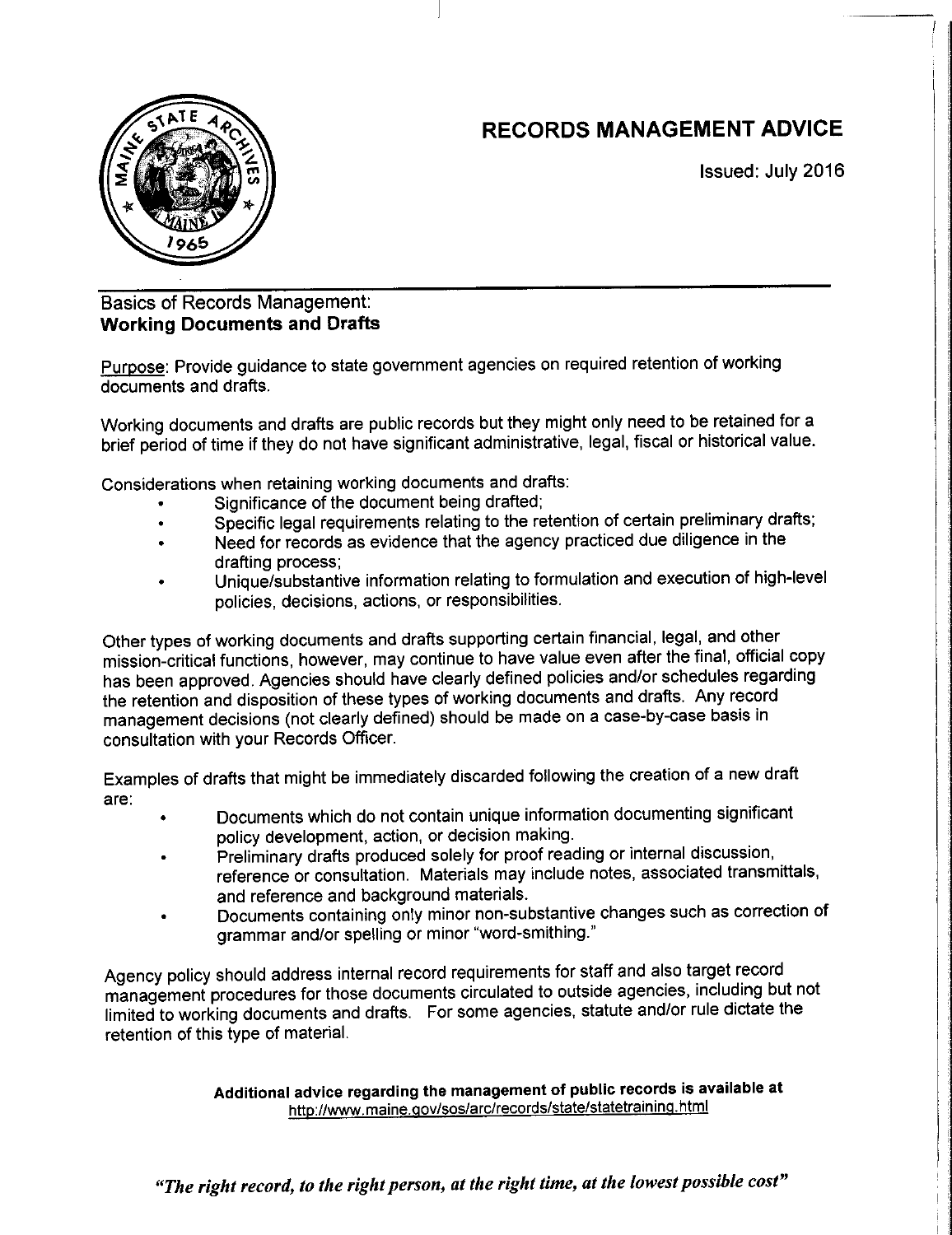#### **Office of Program Evaluation and Government Accountability**

#### **Options for Adding Economic Development Program Evaluations to Current Responsibilities for Tax Expenditures**

#### With Existing Resources

Reduce scope of Current Tax Expenditure Review Work required by statute

- Put only Full Evaluations of Business Incentives, and other tax expenditures whose clear primary purpose is for economic development/improvement, on the recurring schedule – consider also possibly including Non-Business Incentives
- Eliminate OPEGA responsibility to produce information for Taxation Committee's Expedited Reviews
- Reduce the number of evaluation objectives pursued in each evaluation

Add programs meeting definition for investments in economic development per the draft legislation to the population of programs to be considered for full evaluation

 OPEGA determine the population and maintain on-going inventory of these programs in concert with GOC similar to what is currently required for tax expenditure programs. Use most recent inventory of economic development programs developed by Maine Development Foundation as a base.

OPEGA recommend a schedule for full evaluations to the GOC that is on a cycle such that only 3 evaluations are conducted each year. This 3 per year to be from the population that includes Tax Expenditures within the scope described above and economic development investment programs. Estimate this would be total of approximately  $50 - 56$  programs. Estimate this would result in a cycle of a program being evaluated every 16 - 18 years. Possibly set up a process where the GOC, in consultation with other committees, selects three from the population to be evaluated each year rather than maintaining a schedule that includes all programs. Also possible to establish criteria that would further reduce the number of programs needing full evaluation, i.e. dollars spent/forgone, age, number of participants.

#### With Additional Resources

Reduce scope of Current Tax Expenditure Review Work required by statute

- Eliminate OPEGA responsibility to produce information for Taxation Committee's Expedited Reviews
- Reduce the number of evaluation objectives pursued in each evaluation

Add programs meeting definition for investments in economic development per the draft legislation to the population of programs to be considered for full evaluation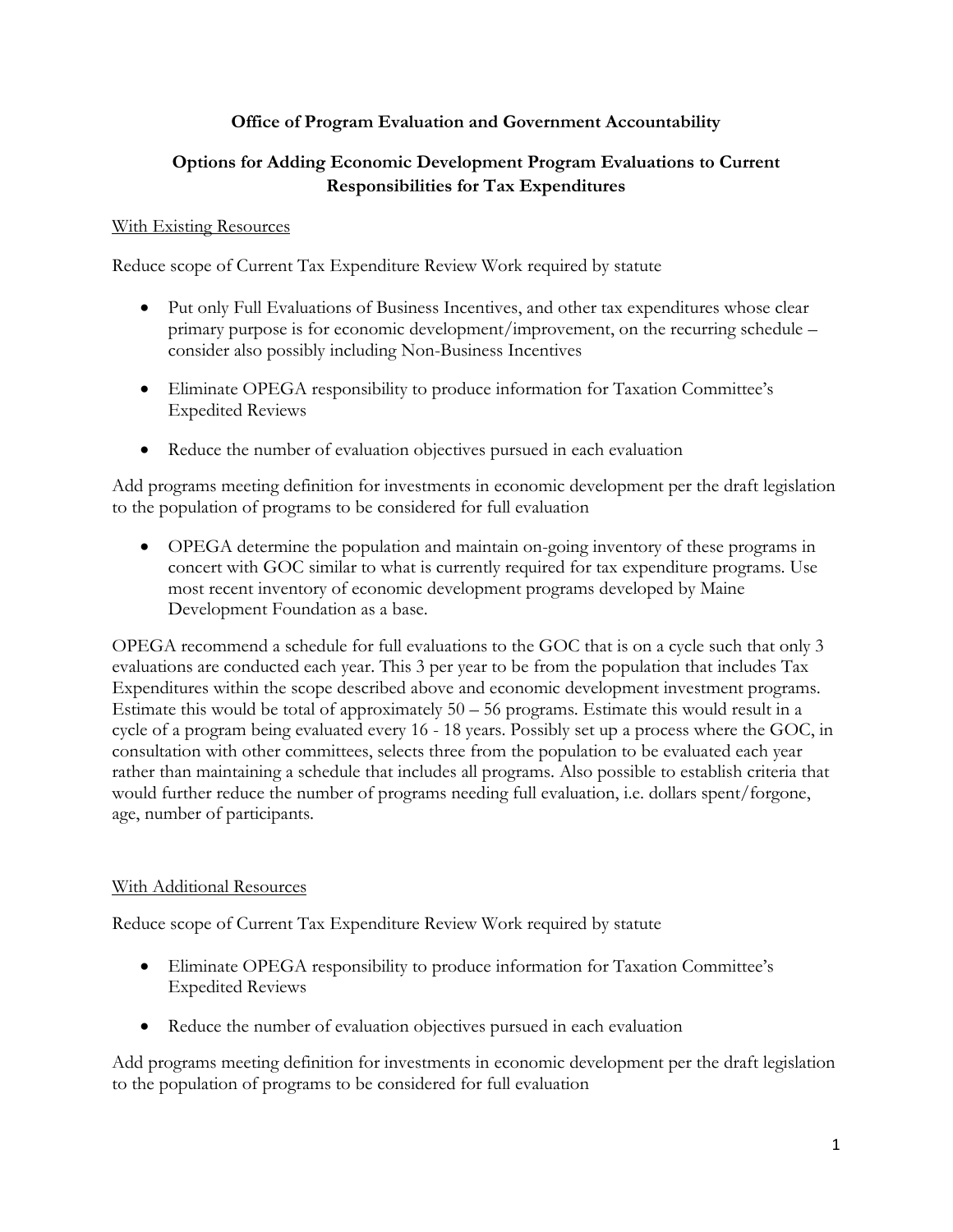OPEGA determine the population and maintain on-going inventory of these programs in concert with GOC similar to what is currently required for tax expenditure programs. Use most recent inventory of economic development programs developed by Maine Development Foundation as a base.

OPEGA incorporate the additional evaluations of economic development investments into the current 6-year cycle schedule for Tax Expenditure evaluations. OPEGA estimates this will result in approximately 8 evaluations per year.

OPEGA estimates pursuing this option would require an additional 2 analyst positions dedicated to the Tax Expenditure/Economic Development Investment evaluations (currently there are 2 dedicated resources) and likely an additional Senior Analyst position for the overall Office to allow for structuring the office so that some of the current roles and responsibilities the Director handles in evaluations can be shifted to another upper level staff position. Very rough estimate of additional funding required for the positions is \$332,000.

Any additional positions would require additional office space for OPEGA as our current location is maxed out and already not well suited for the work we need to perform, i.e. no space for team meetings or discussions that involve confidential information that not all staff should be overhearing. This would require additional one time funding for creating, furnishing and equipping the additional space. Do not have a reasonable estimate of this additional cost at this time.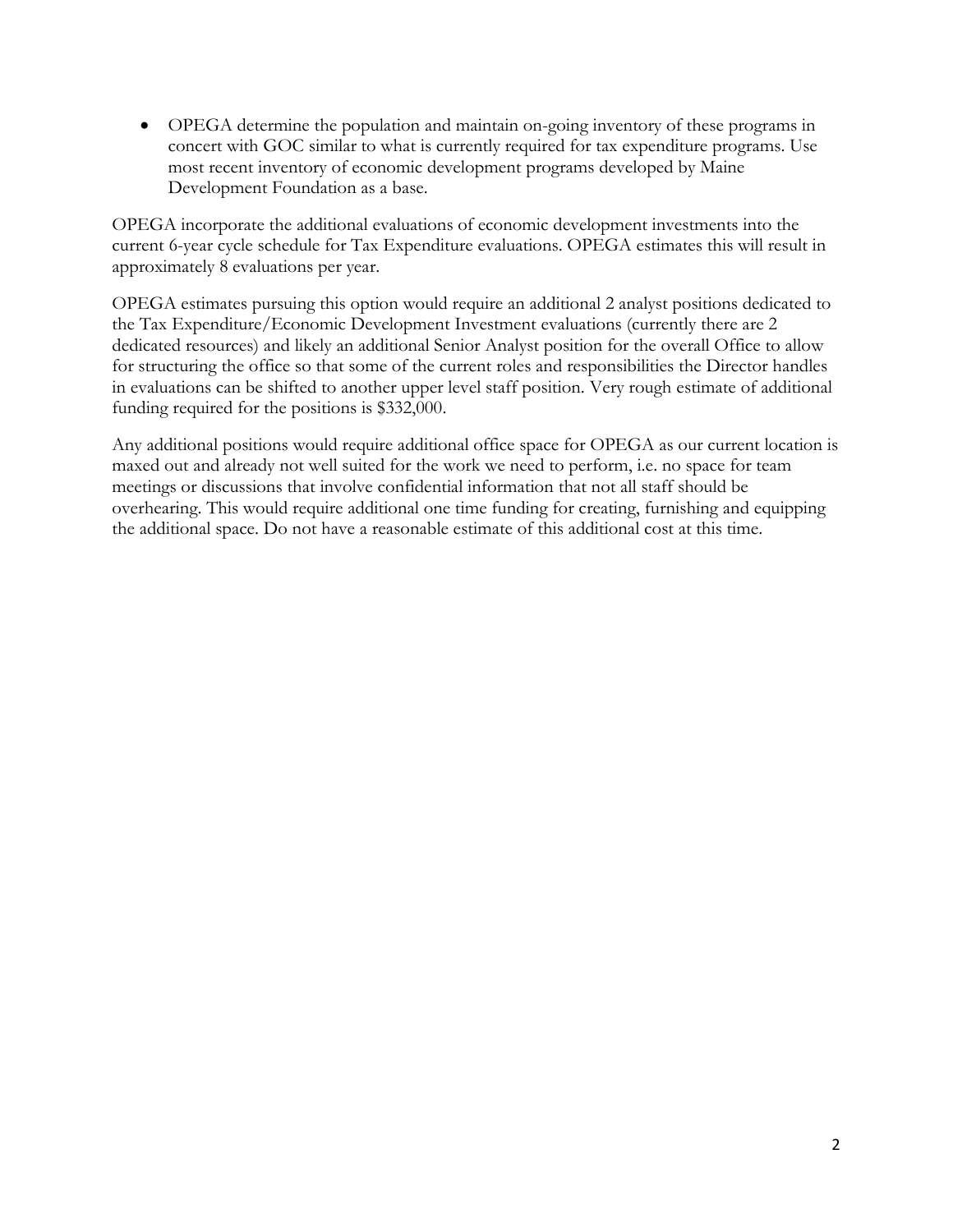# MAINE STATE LOTTERY INTERIM BRIEFING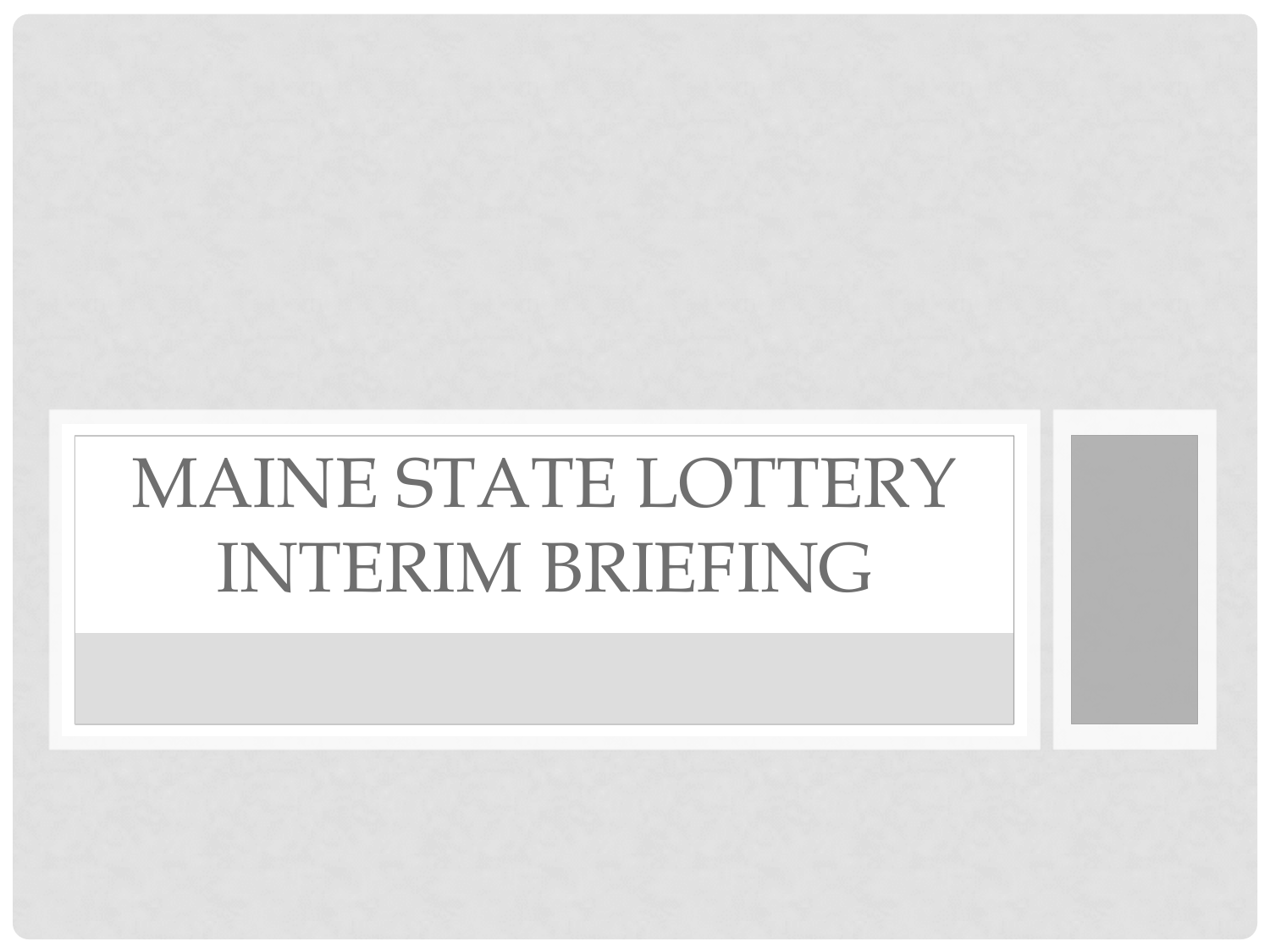## SCOPE QUESTIONS

• What entities have a role in governing and overseeing the Maine State Lottery? Is there sufficient governance and oversight of MSL key decisions impacting revenues, expenses and operations?

• What does the Maine State Lottery consider when making decisions about games to be offered and how they will be marketed? Are any particular demographic groups or regions of the State specifically targeted in the Lottery's advertising and marketing? Who has responsibility for making and overseeing those decisions?

• How are lottery winnings considered in determining eligibility for public benefits? Are lists of lottery winners compared to lists of benefits recipients to determine continued benefit eligibility?

• What is the breakdown of lottery ticket purchases and lottery winnings by municipality or county?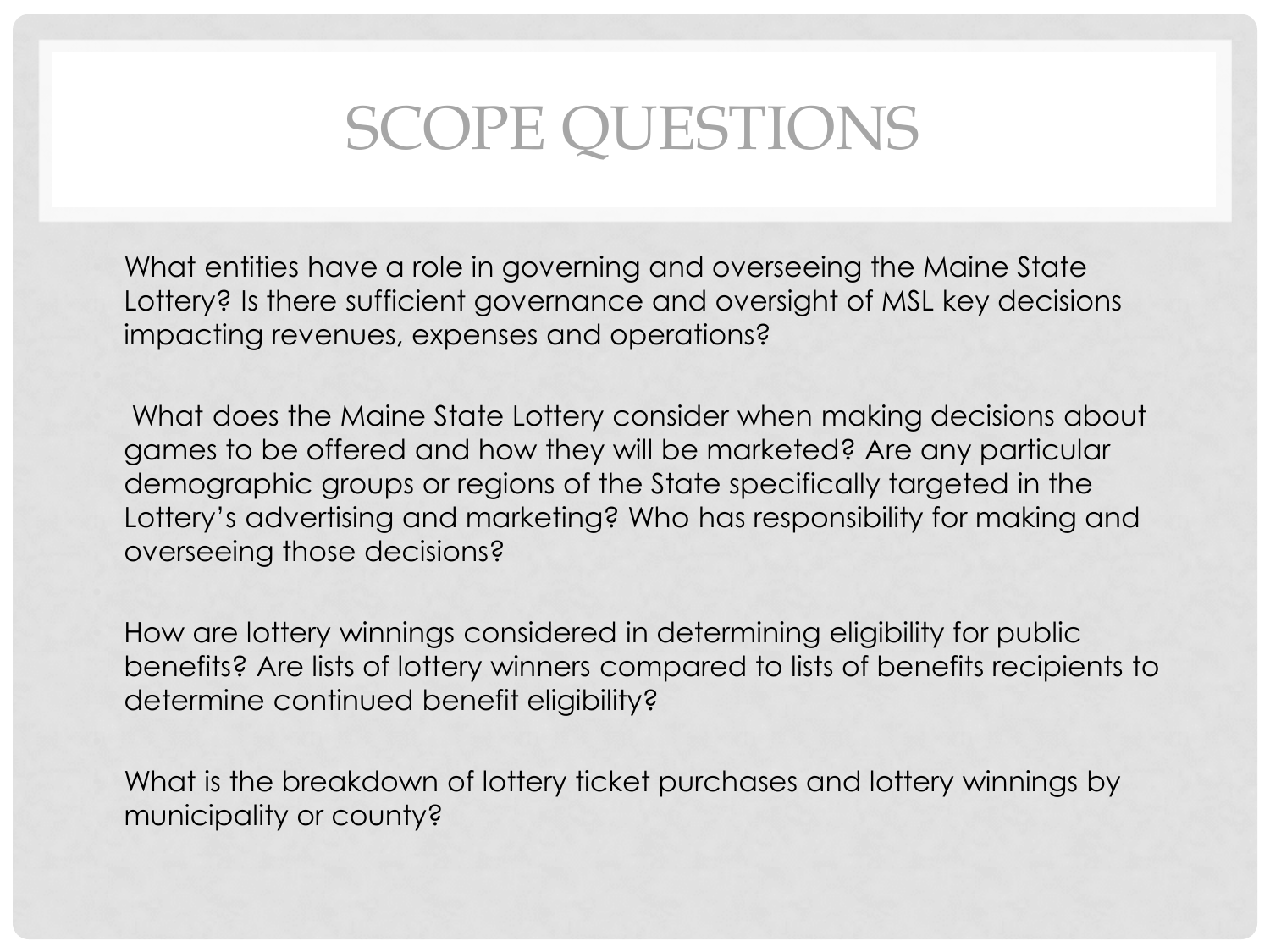## SCOPE AND METHODS

To address the scope questions OPEGA has and continues to:

- Review documents including, Maine Statute, Rules, BABLO financial documents, policies and related materials, and Academic research papers;
- Review relevant Requests for Proposal (RFP), RFP responses, and resulting contracts;
- Analyze lottery ticket sales and winnings data,
- Analyze advertising data, and
- Conduct interviews with BABLO staff, State Liquor and Lottery Commission Chairperson, Legislators, and Legislative staff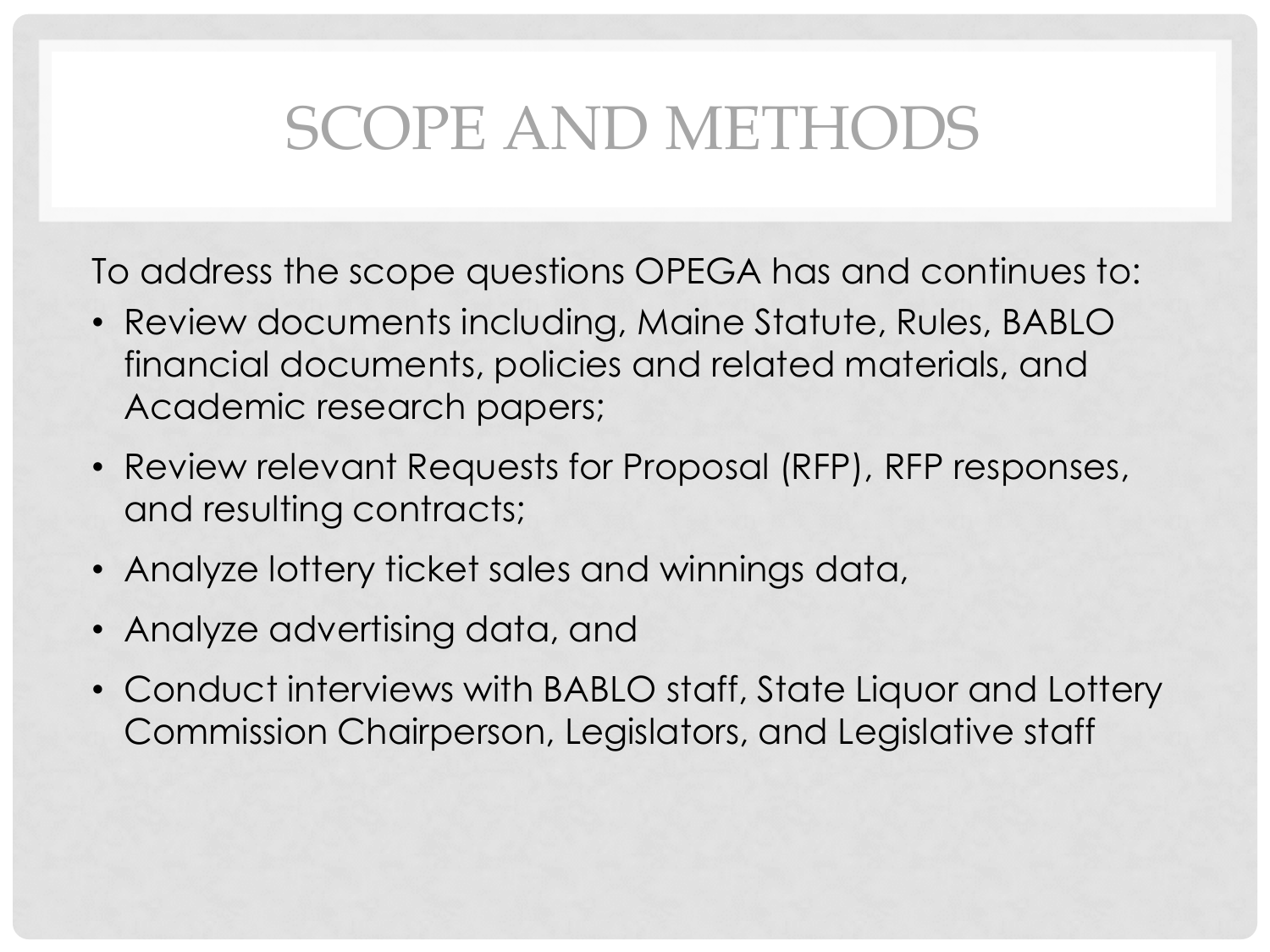## **LOTTERY**

- The Maine Lottery offers two types of tickets: Instant or "scratch" tickets, and Draw game tickets (such as MegaBucks or Powerball)
- BABLO reports:
	- there are over 1,200 lottery ticket retailers in Maine
	- lottery tickets sales in Maine have averaged \$231 million over the past 5 fiscal years
	- the Lottery has paid out an average of \$178 million to prize winners over the past 5 years
	- the lottery has contributed an average of \$52 million per year to the General Fund over the past 5 years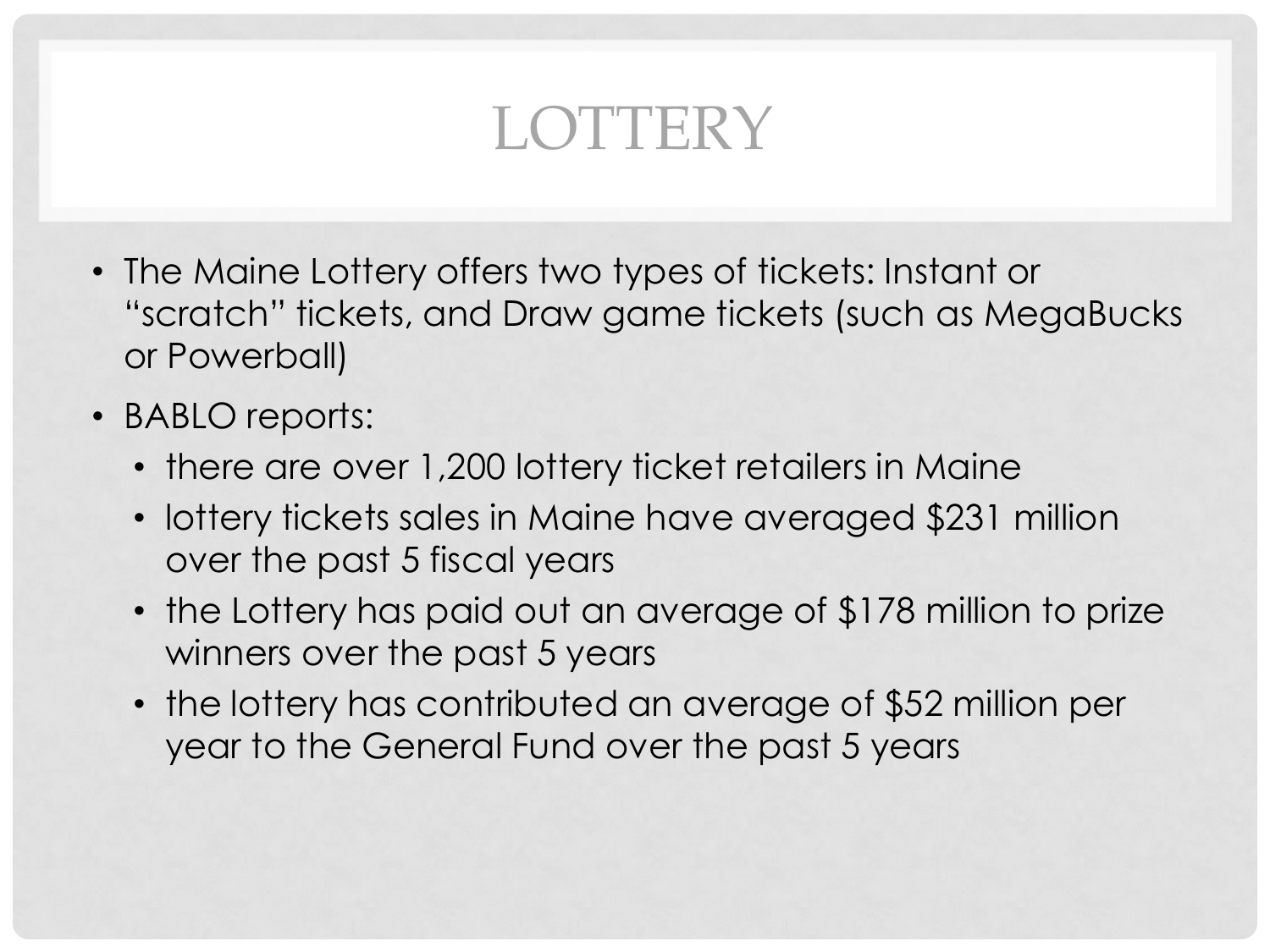## SCOPE QUESTION 1 OVERSIGHT ENTITIES (1)

**State Agency-** The Lottery is:

- A Division of the Bureau of Alcoholic Beverages and Lottery Operations (BABLO)
- BABLO is a Bureau in the Department of Administrative and Financial Services (DAFS)
- The BABLO Director is appointed by DAFS Commissioner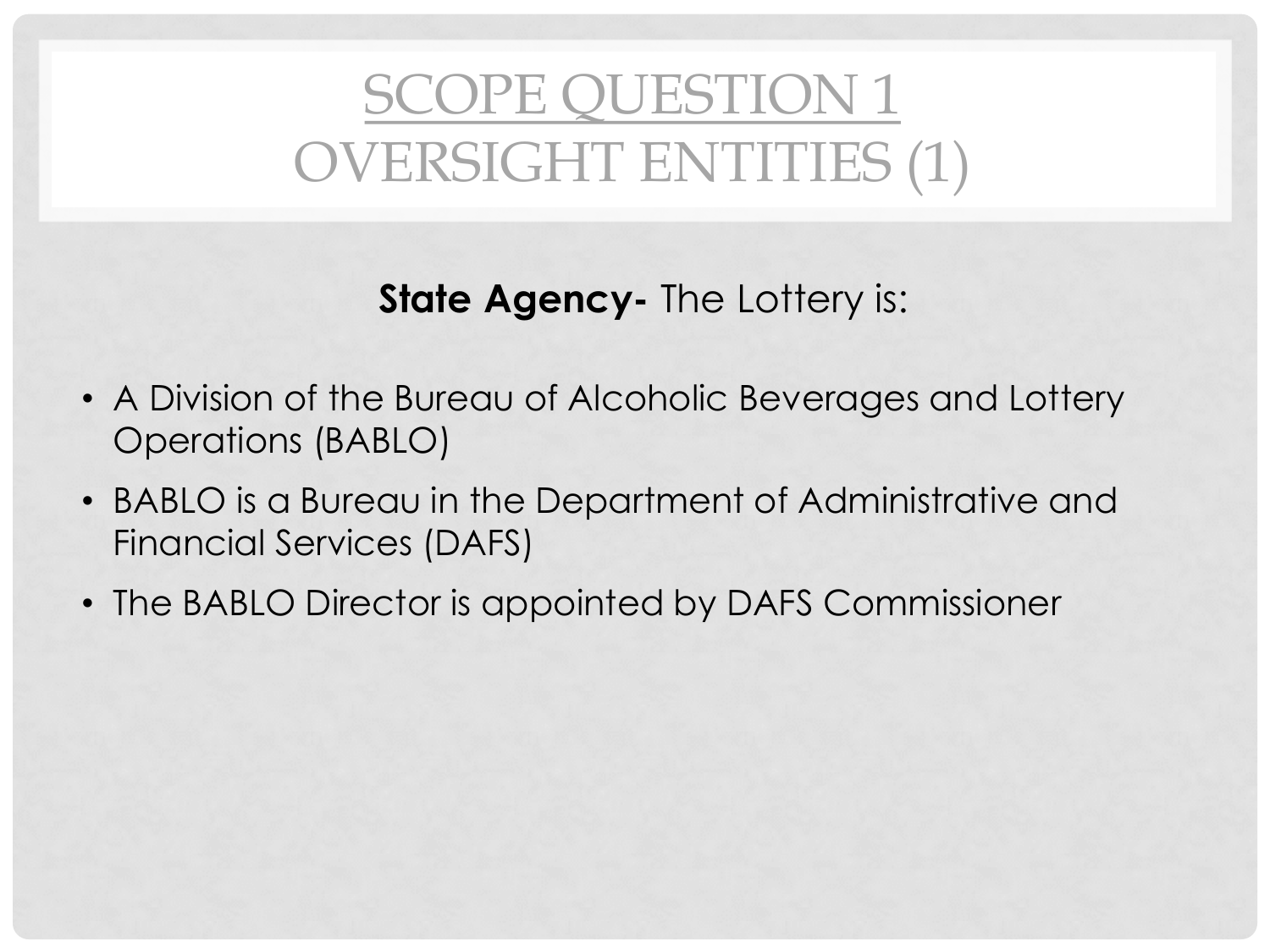## SCOPE QUESTION 1 OVERSIGHT ENTITIES (2)

### **State Liquor and Lottery Commission (SLLC)**

- Makes recommendations and sets policy
- Promulgates and amends rules on the conduct of lottery games
- Approve new instant ticket games
- Hears appeals from applicants on the denial by the Bureau of a lottery retail license
- Does not make decisions regarding lottery budget, contracts, marketing and advertising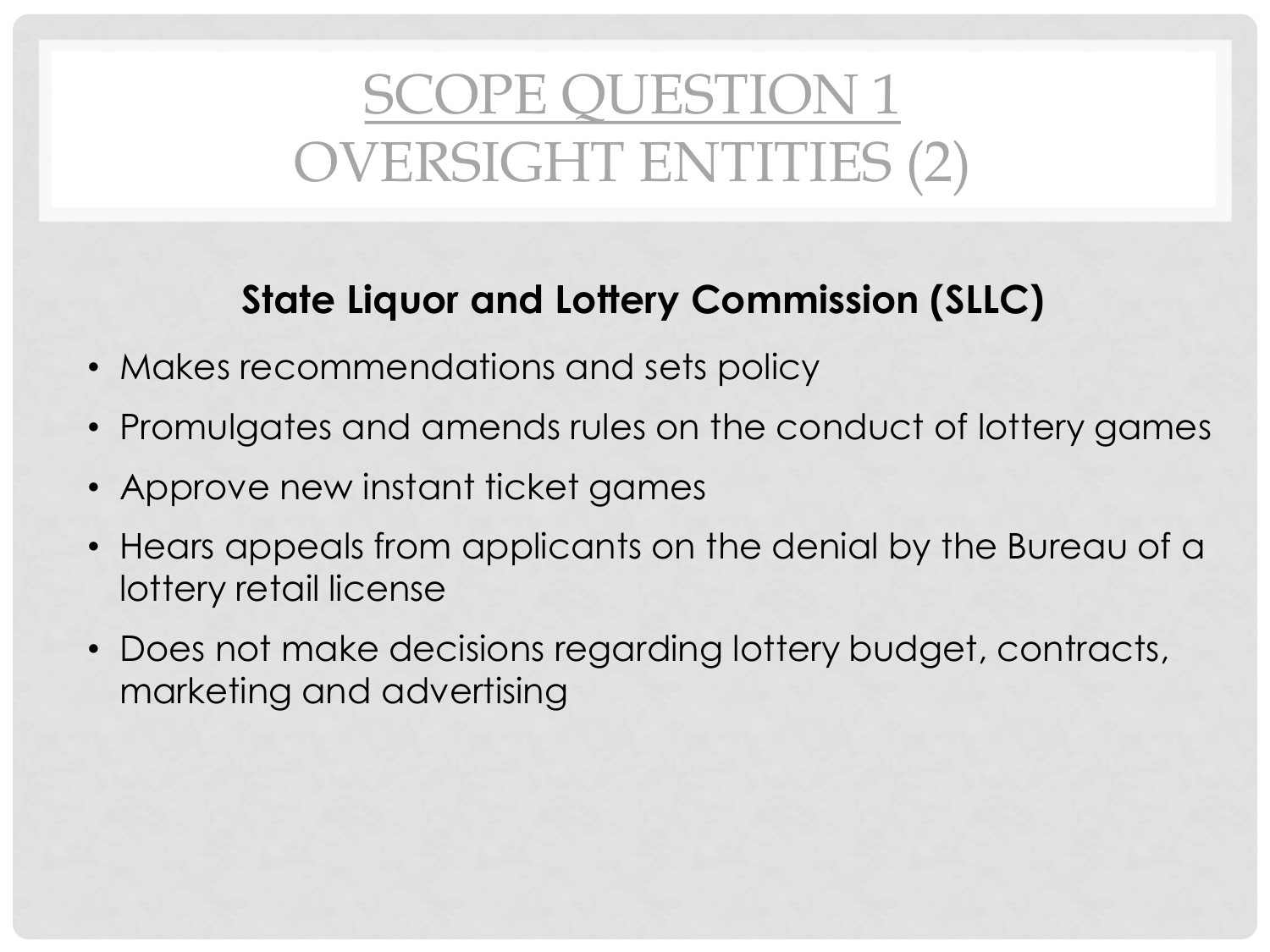## SCOPE QUESTION 1 OVERSIGHT ENTITIES (3)

### **Maine Legislature's Joint Standing Committee on Veterans and Legal Affairs (VLA)**

- Invited BABLO to make a presentation at the beginning of the last two legislative sessions
- Reviewed and commented on 2015 Lottery GEA report
- Processes bills related to the MSL
- Is notified when rules related to MSL are promulgated or amended
- Is notified when MSL has plans for "pattern breaking" game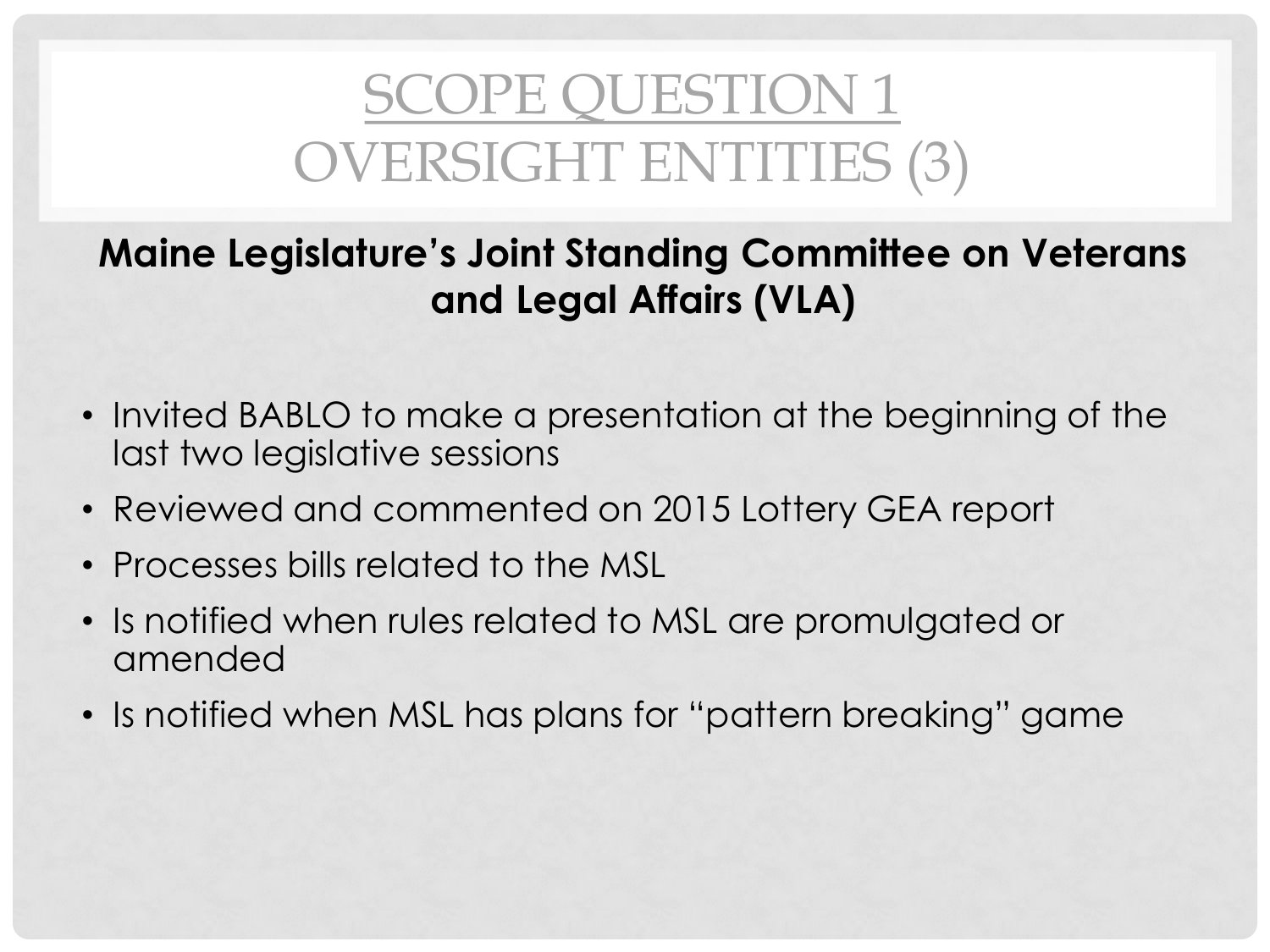## SCOPE QUESTION 1 OVERSIGHT ENTITIES (4)

### **Tri-State Lottery Commission, MUSL**

- **Tri-State Lotto Compact.** Maine, Vermont, and New Hampshire formed the first multi-state lottery association in April 1985 and began selling MegaBucks tickets. The SLLC has no jurisdiction over the Tri-State, but one member of the SLLC is on the Tri-State Commission
- **Multi-State Lottery Association (MUSL)** is a non-profit, governmentbenefit association owned and operated by its 33 member lotteries. Maine joined 42 other jurisdictions and began selling Powerball tickets in July 2004.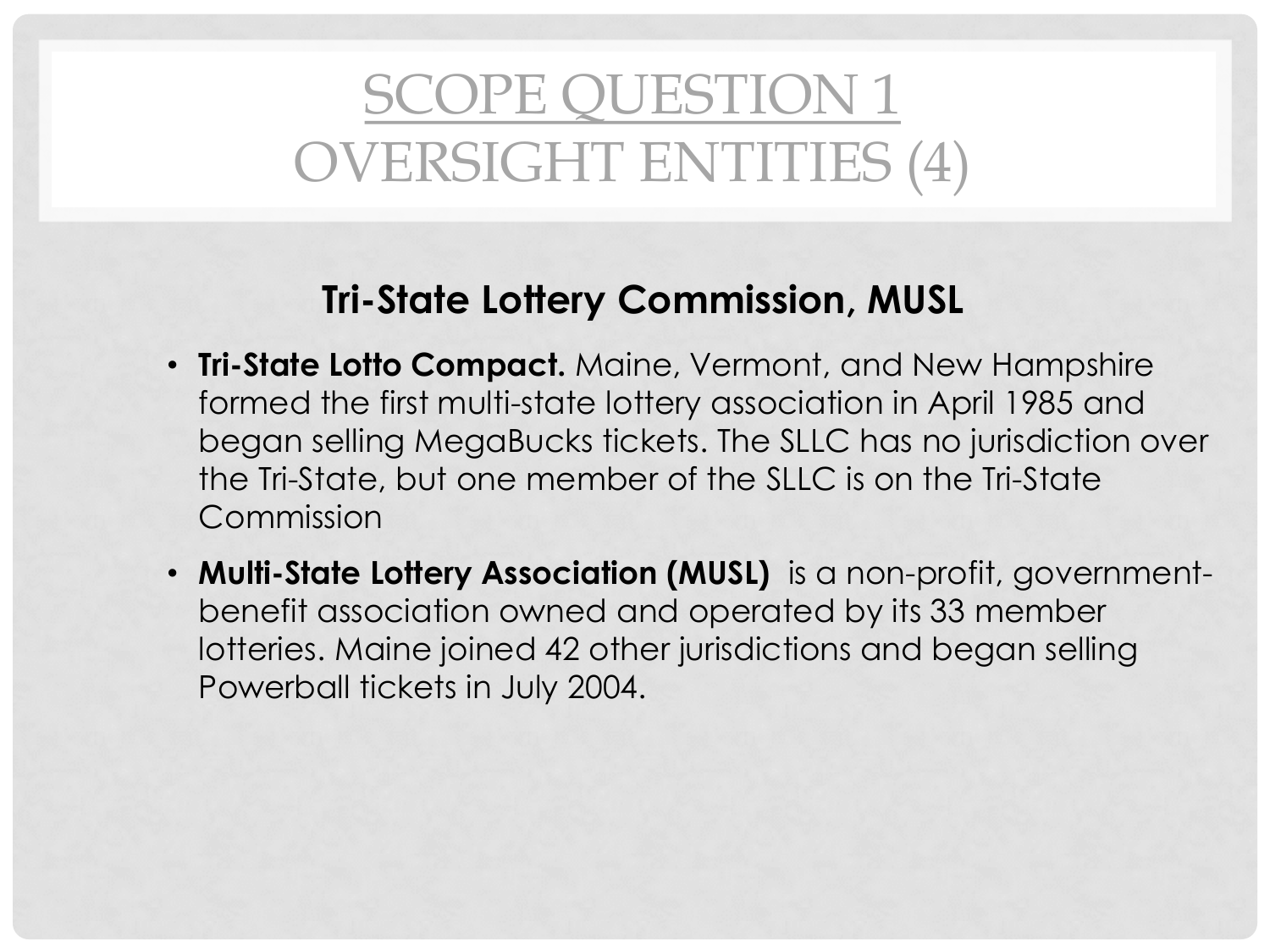## SCOPE QUESTION 2 ADVERTISING AND MARKETING (1)

### **Decision Making**

- Advertising/marketing decisions are made by MSL/BABLO/DAFS staff in consultation with its gaming system and advertising contractors.
- The gaming system and advertising contractors each present monthly updates at State Liquor and Lottery Commission meetings.
- Neither the gaming system RFP, the contractor response to the RFP or resulting contract contained any mention of any specific demographic group to target.
- The advertising RFP and contractor response to the RFP made mention of the "millennial" age demographic. OPEGA noted no current efforts to target this demographic.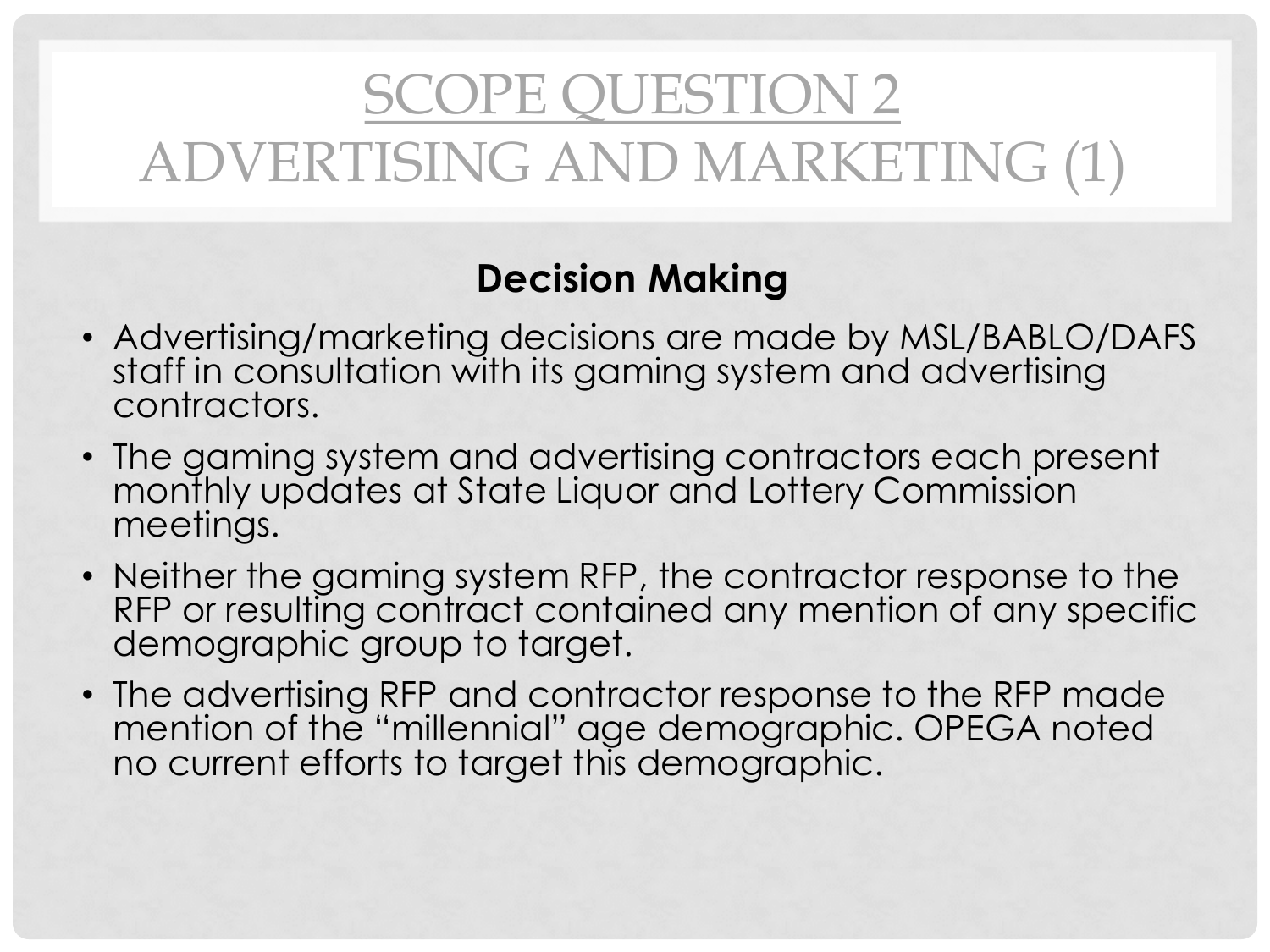## SCOPE QUESTION 2 ADVERTISING AND MARKETING (2)

### **Broadcast Television**

### Three Designated Marketing Areas (DMAs):

- Portland-Auburn
	- Androscoggin, Cumberland, Franklin, Kennebec, Knox, Lincoln, Oxford, Sagadahoc, York and Carroll (NH), Coös (NH)

• Bangor

- Hancock, Penobscot, Piscataquis, Somerset, Waldo, **Washington**
- Presque Isle
	- Aroostook, parts of New Brunswick, CA

Percentage of spots in each DMA:

- Portland
	- 44%
- Bangor
	- 37%
- Presque Isle
	- 9%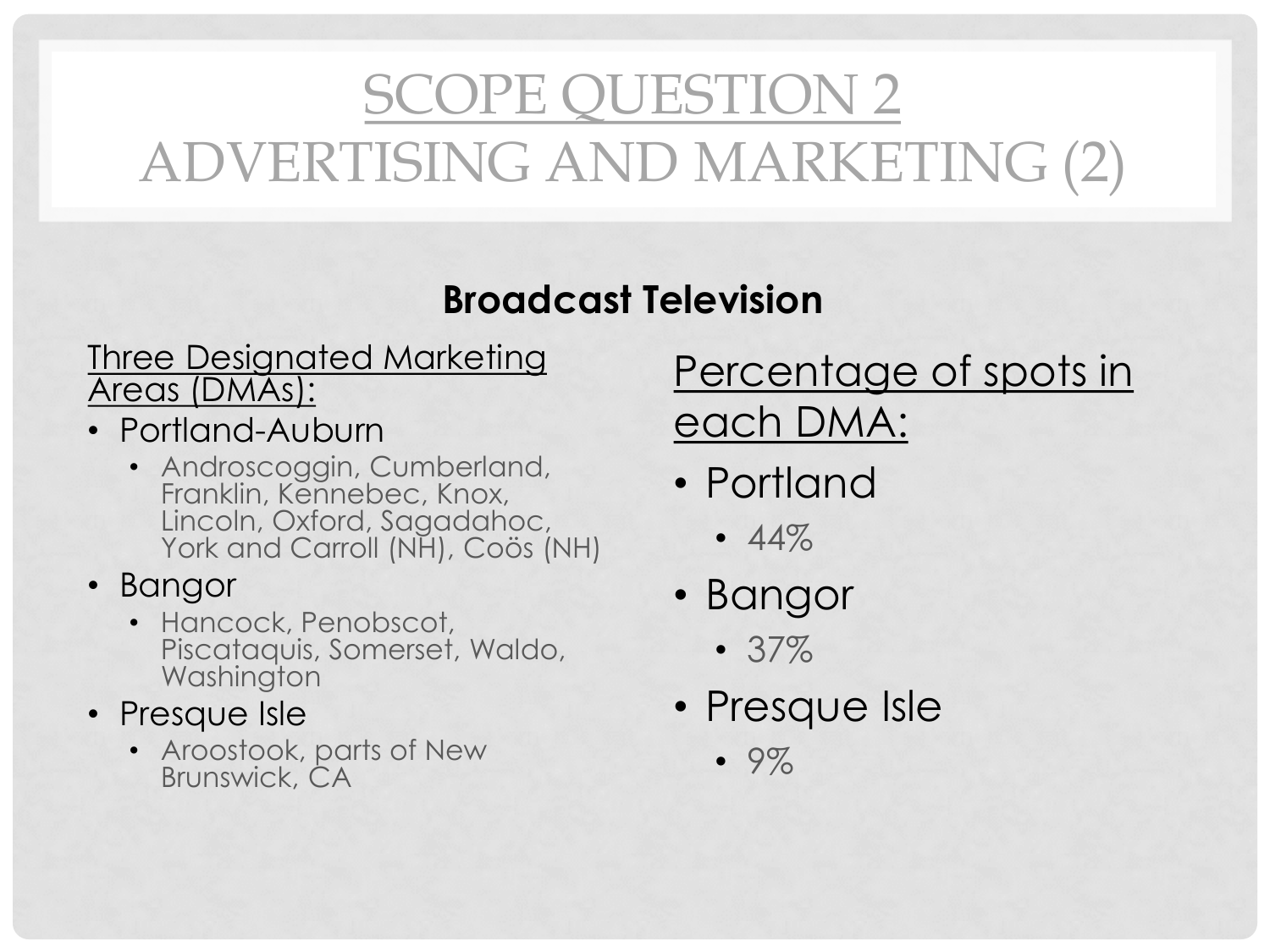## SCOPE QUESTION 2 ADVERTISING AND MARKETING (3)

### **Radio**

### **Market Areas and Percentage of Spots**

| Portland           | 39%   |
|--------------------|-------|
| <b>Bangor</b>      | 30%   |
| Augusta-Waterville | 14%   |
| Presque Isle       | 9%    |
| Calais             | $6\%$ |
| Farmington         | 2.5%  |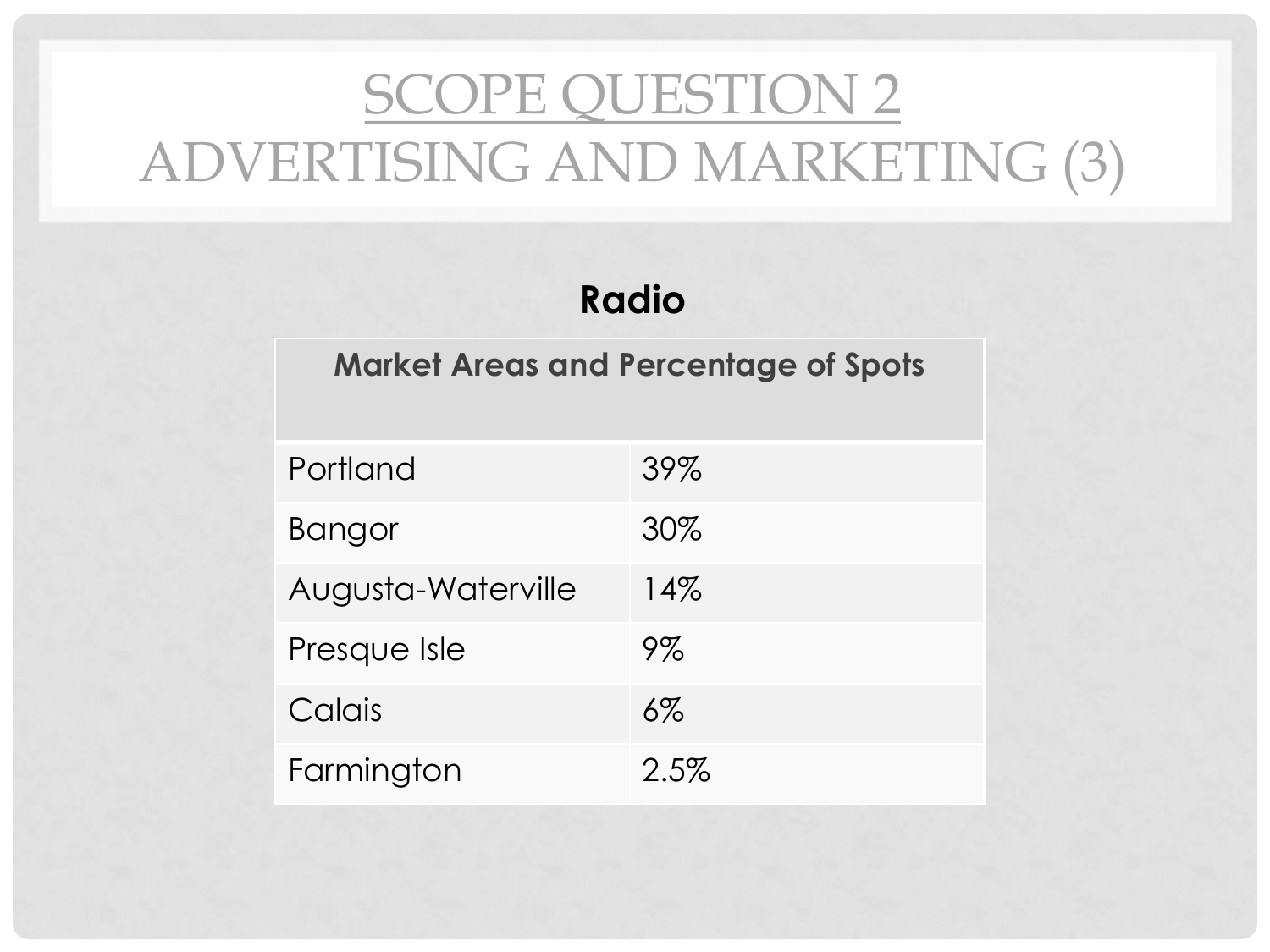### SCOPE QUESTION 3 PUBLIC BENEFIT ELIGIBILITY

### **TANF, SNAP, and MaineCare**

- Eligibility requirements vary, but all have income and asset limits
- All require that changes in income or assets be reported to DHHS and eligibility reassessed
- All have 12 month eligibility reassessment periods
- BABLO indicates that DHHS has asked for a list of lottery winners only once recently
- Lottery currently checks winners of \$600 or more for unpaid state income tax, unpaid child support, and overpaid unemployment benefits owed
- Proposed rule change for SNAP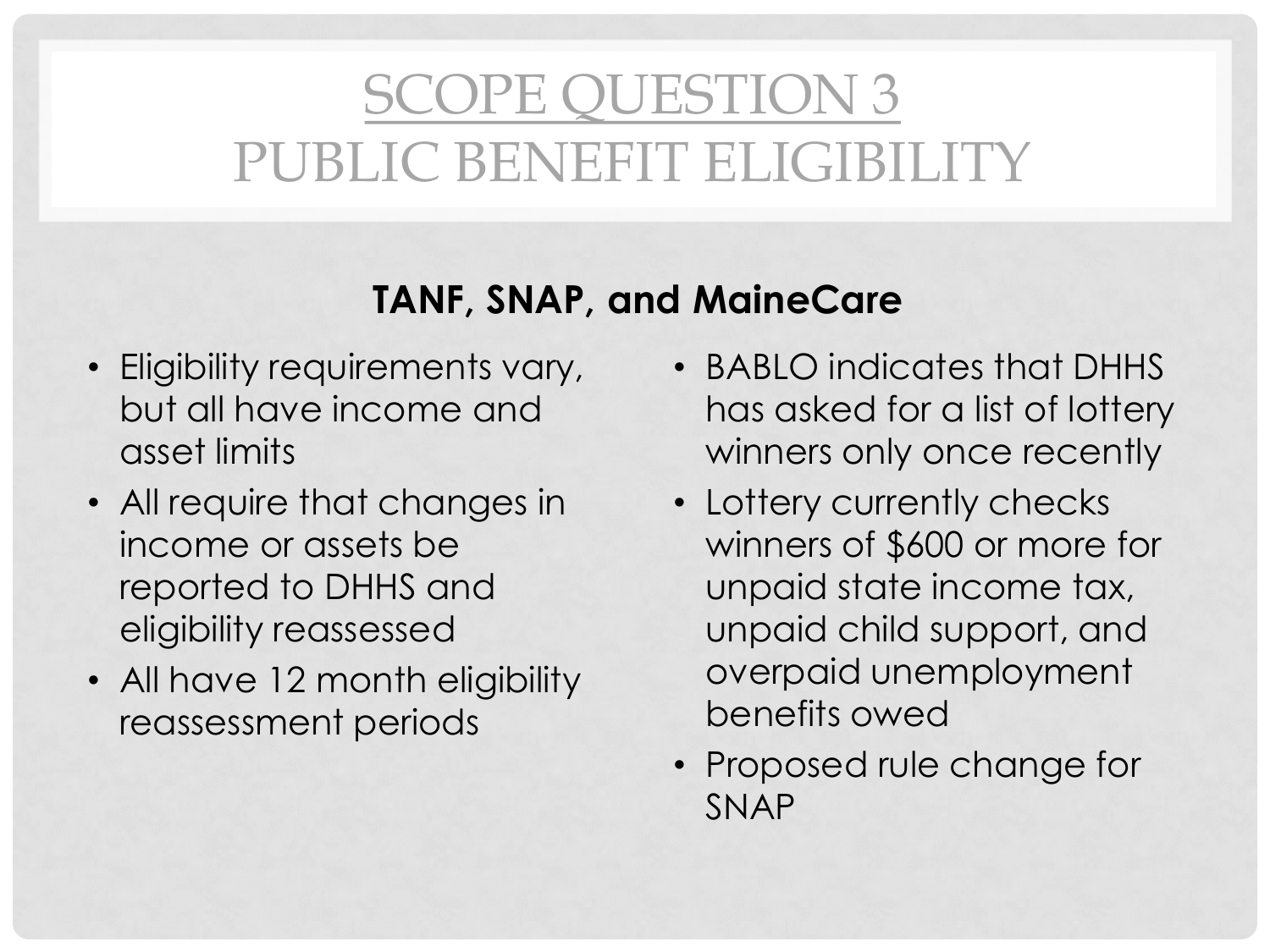## SCOPE QUESTION 4 TICKET SALES AND WINNINGS (1)

### **Sales and Winnings**

• OPEGA has not completed its analysis of sales and winnings data, however preliminary analysis indicates that total sales and total winnings correspond fairly closely with

|                       | FY12-FY16 Sales and Winnings |              |                   |                   |
|-----------------------|------------------------------|--------------|-------------------|-------------------|
| OPEGA has not         |                              |              | <b>SALES</b>      | <b>WINNINGS</b>   |
|                       |                              | <b>ADULT</b> | <b>PERCENT OF</b> | <b>PERCENT OF</b> |
| completed its         | <b>COUNTY</b>                | POPULATION*  | <b>TOTAL</b>      | <b>TOTAL</b>      |
|                       | CUMBERLAND                   | 222,780      | 20.0%             | 19.8%             |
| analysis of sales and | <b>YORK</b>                  | 155,040      | 14.5%             | 14.9%             |
| winnings data,        | PENOBSCOT                    | 123,568      | 10.8%             | 10.3%             |
|                       | <b>KENNEBEC</b>              | 96,843       | 10.5%             | 11.0%             |
| however preliminary   | ANDROSCOGGIN                 | 83,394       | 8.6%              | 8.6%              |
|                       | <b>AROOSTOOK</b>             | 57,486       | 5.9%              | 5.7%              |
| analysis indicates    | SOMERSET                     | 41,052       | 4.3%              | 4.2%              |
| that total sales and  | <b>OXFORD</b>                | 45,516       | 3.8%              | 3.6%              |
|                       | <b>WASHINGTON</b>            | 26,292       | 3.8%              | 3.9%              |
| total winnings        | <b>HANCOCK</b>               | 44,441       | 3.6%              | 3.5%              |
|                       | <b>KNOX</b>                  | 32,026       | 2.9%              | 3.2%              |
| correspond fairly     | SAGADAHOC                    | 27,871       | 2.8%              | 3.3%              |
| closely with          | <b>LINCOLN</b>               | 27,989       | 2.5%              | 2.5%              |
|                       | <b>WALDO</b>                 | 30,639       | 2.3%              | 2.2%              |
| population size.      | <b>FRANKLIN</b>              | 24,721       | 2.2%              | 2.1%              |
|                       | PISCATAQUIS                  | 14,170       | 1.3%              | 1.2%              |

\*Adult population figures from the 2010 US Cencus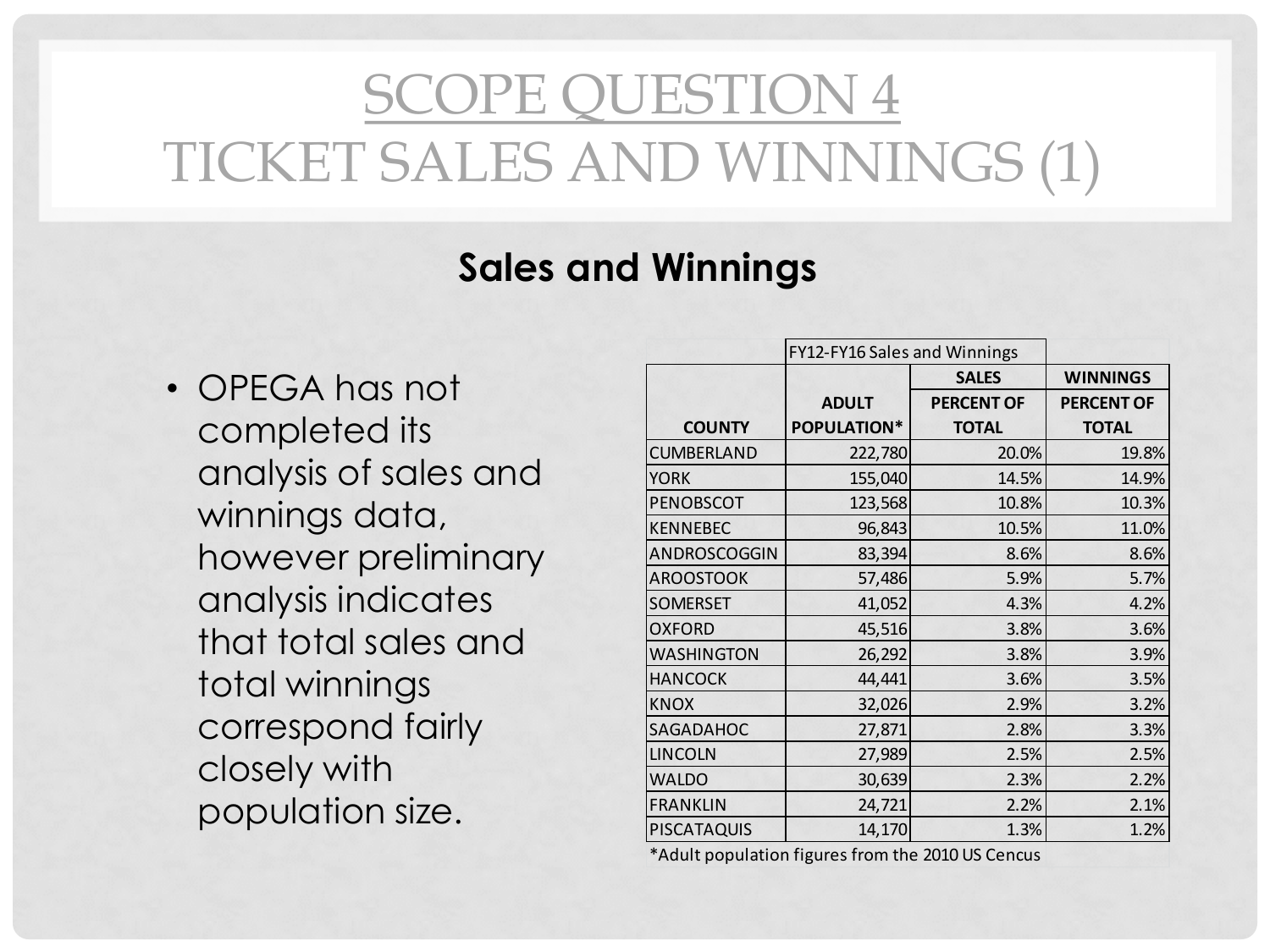## SCOPE QUESTION 4 TICKET SALES AND WINNINGS (2)

• OPEGA used available location data for ticket sales and winnings transactions to attribute sales and winnings to specific municipalities or counties where the purchase or prize redemption was made. This data may not reflect purchases and winnings for actual residents of those counties and municipalities because:

- Tickets may be purchased from any retailer, not necessarily the purchaser's municipality or county of residence
- A significant number of municipalities have no lottery retailer
- Tickets may be sold to, and winnings redeemed by, non-Maine residents
- Prize winnings of \$599 or less may be redeemed at any retailer, not necessarily where the ticket was purchased or where the purchaser lives
- Prize winnings of \$600 or more must be redeemed through the MSL office, and are attributed to the winner's hometown, which may not be the municipality where the ficket was purchased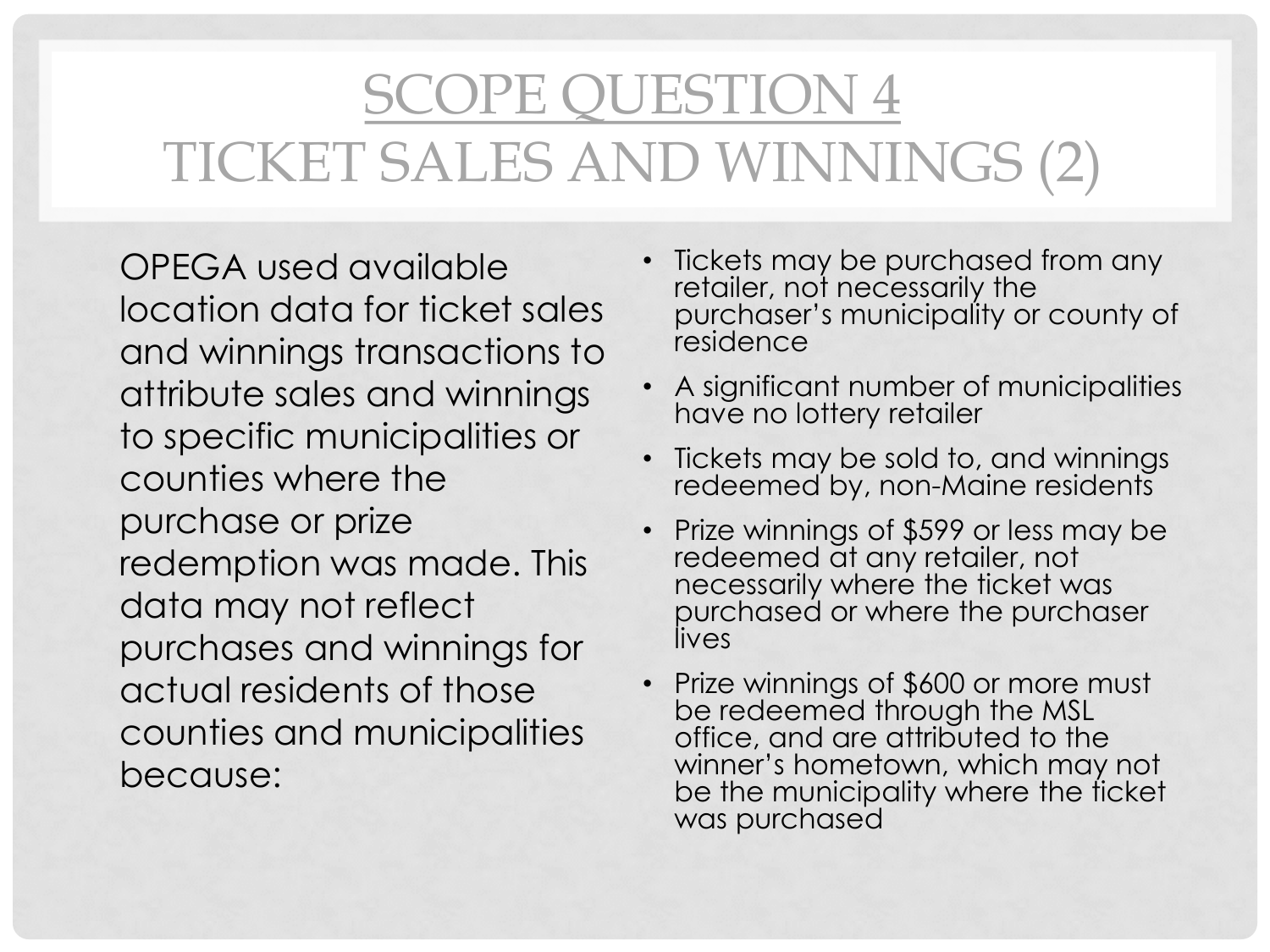## SCOPE QUESTION 4 TICKET SALES AND WINNINGS (3)

### **Sales and Winnings Per Capita**

• OPEGA is currently analyzing data to determine sales and winnings per capita. We are finding there are many factors that may impact the results.

- Resident population size vs seasonal population
- Tourism
- Seasonal Workers
- Location and number of lottery retailers:
	- One retailer for multiple municipalities
	- Heavily traveled routes
	- Regional service centers